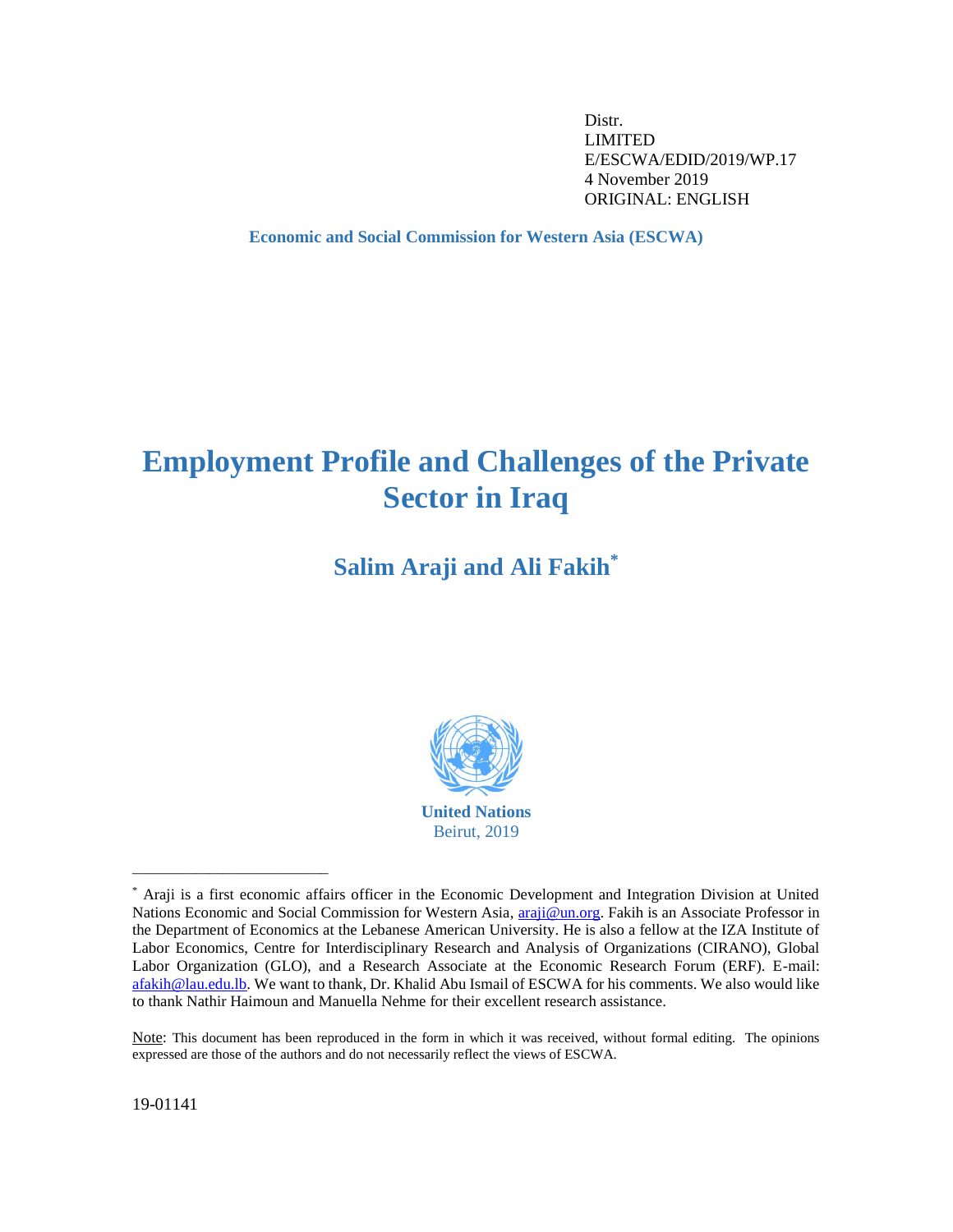## **Contents**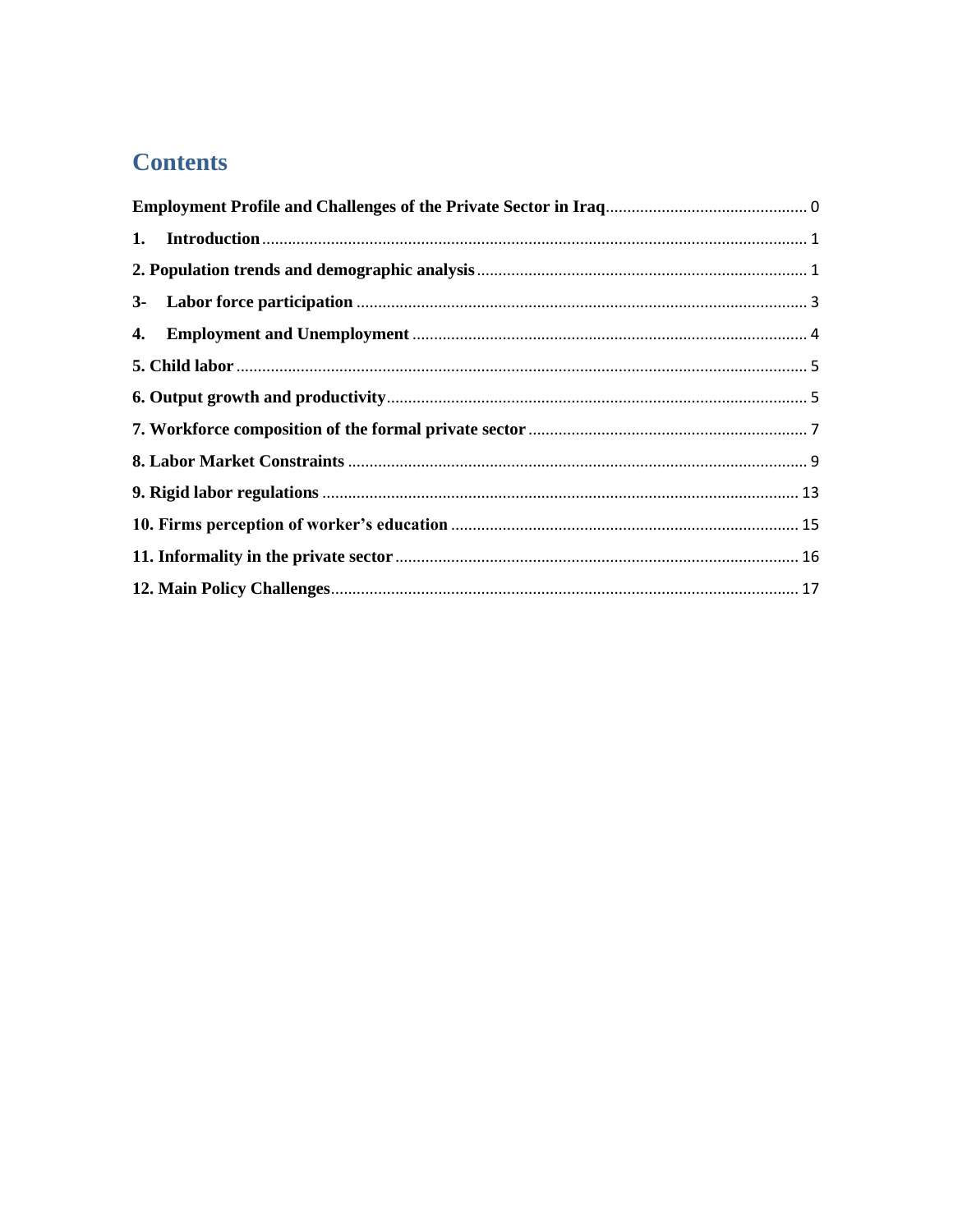### <span id="page-2-0"></span>**1. Introduction**

The United Nations Sustainable Development Goals (SDGs) primarily address the essential components of achieving a better path of equitable economic growth, providing proper and equal education, equality between gender and good physiological and material wellbeing in several dimensions. In this employment profile we focus on Sustainable Development Goal 8 that aims at promoting inclusive and sustainable economic growth, full and productive employment, and decent work for all. Several targets underlie these aims: sustained economic growth (8.1), high levels of economic productivity (8.2), promotion of productive activities (8.3), full productive employment and decent work for all (8.5), reduced number of youth not in employment, education or training (8.6), the eradication of forced labor, human trafficking and the worst forms of child labor (8.7)1. The purpose of this country profile is to provide a general overview of the labor market and productivity in Iraq and provide policy guidance that could help achieve the above presented targets in line with the 2030 Agenda for Sustainable Development.

This profile primarily utilizes the World Bank Development Indicators (WDI) and World Bank Enterprise Survey (WEBS) datasets for Iraq. The first dataset collects macroeconomic data on different aspect of the economy, while WEBS is a microeconomic dataset that covers a comprehensive sample of representative firms operating in the private sector. This country profile presents recent demographic and labor market trends as well as productivity for Iraq. At the aggregate level, topics such as population growth, labor force participation, employment, unemployment, informality, child labour, economic growth and employment elasticities will be addressed. We also investigate employment issues using firm level data for Iraq to showcase the role of private sector development in employment creation. This profile is expected to be a first step in triggering a policy debate on how to achieve more inclusive employment in Iraq and to form an informative basis for future research.

## <span id="page-2-1"></span>**2. Population trends and demographic analysis**

Fertility rates in Iraq have witnessed a significant drop in the last few decades from a figure of 6.35 in 1985 to 4.5 in 2017, still placing Iraq in a relatively high birth rate. Iraq's average population growth is considered extremely high ranking  $17<sup>th</sup>$  globally and growing at an annual average rate of 3% during the last few decades. The age pyramids below (Figure 1) reflect the demographic shift in Iraq between 1970 and 2018. If we take 1970 as our base year, one can see a more expansive share of the pyramid at younger ages (0-24 years) compared to older ages due to high birth rates. The population share between 0-24 accumulates up to 62% of the total population. In 2000, Iraq experienced a slight decrease in the number of births resulted in a narrower base of the pyramid (0-14), while older cohorts (between 15-24) became more populous leaving the youth share at 63.8 % of total population.

 $\overline{a}$ 

 $1$  The remaining targets and their respective indicators are available at:

https://sustainabledevelopment.un.org/sdg8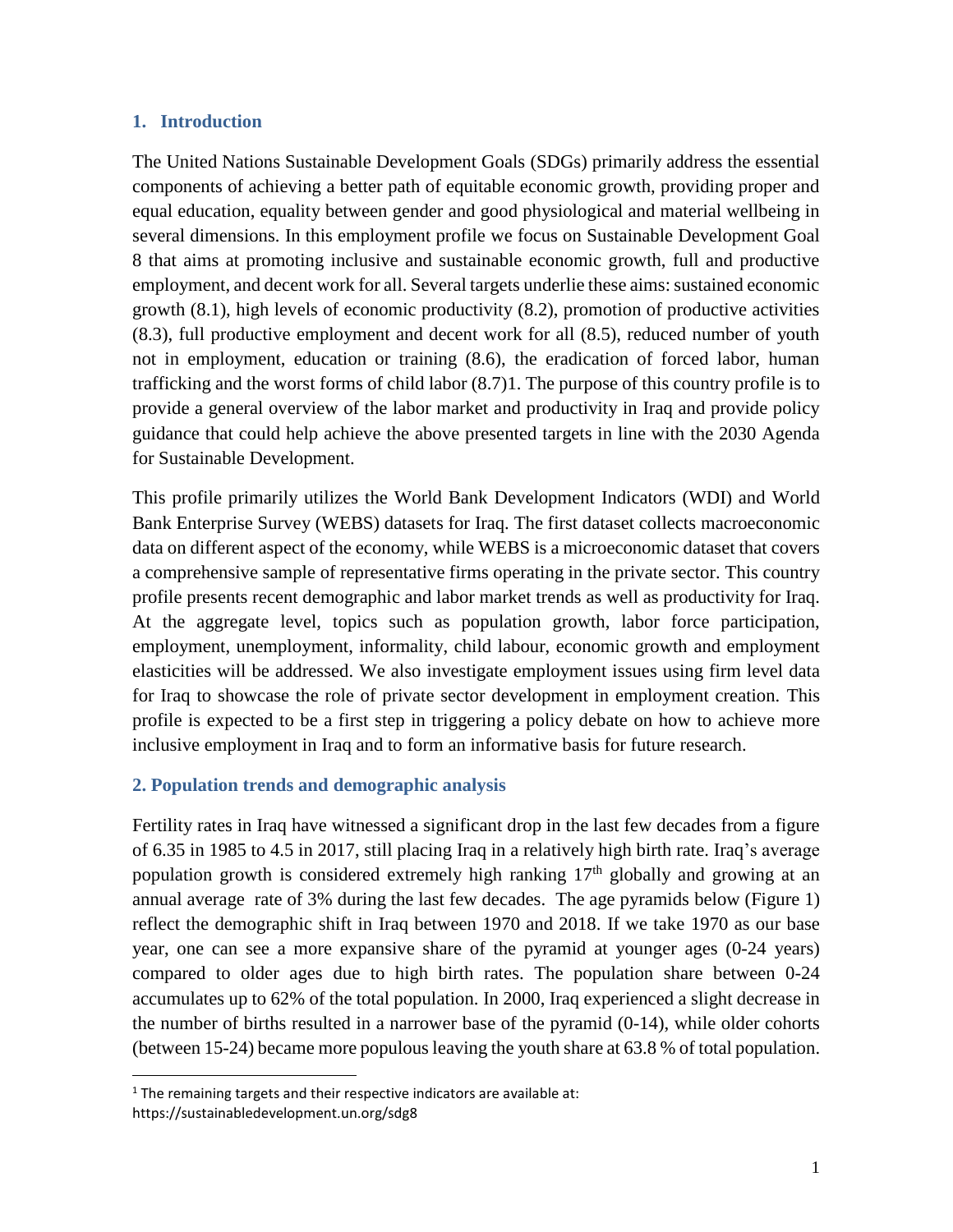In 2018, age groups between 0-29 experienced a decrease in their share of total population while older cohorts (34+ years) represent an increasingly high share of the population compared to 2000. As a result of this demographic shift, there is a larger working age population, however, as will be noted below in future sections, Iraq did not experience a particular increase in the labor force. Looking into the age pyramids, we can see that the age segment 15-64 appears to be increasing overtime from 51% of total population to approximately 56.5 %, signaling to the inevitable link between these demographic shifts and labour market outcomes . What is interesting is that the 65+ age bracket decreased from almost 4% to 3.2% between 1985 and 2018. Labour market policies are worth considering these demographic shifts to mitigate the ramifications of unemployment given the expansive share of working age population.





Sources: World Bank Indicators.

 $\overline{a}$ 

Looking at the age pyramids, Iraq suffers from a high dependency rate<sup>2</sup> which is approximated to be over 86% in 2018.The Iraqi population can be described as relatively young with a median age of 20 years old and almost 70% of the population is heavily concentrated in urban areas such as Irbil and Baghdad. The economic dependency rate witnessed a slight decline from a peak of 103% in 1980 to 86.6 in 2018. This rate is still remarkably higher than many states in the Arab region, manifesting an exacerbating burden on the Iraqi labor force. In the absence of social benefit schemes, a higher dependency ratio means that there is more pressure on the labor force especially those that are unemployed as the number of dependents who are either too young or too old to work increases. The

<sup>&</sup>lt;sup>2</sup> Total Dependency Ratio ((Age  $0-14 + Age 65+)$  / Age 15-64), UNDP 2018.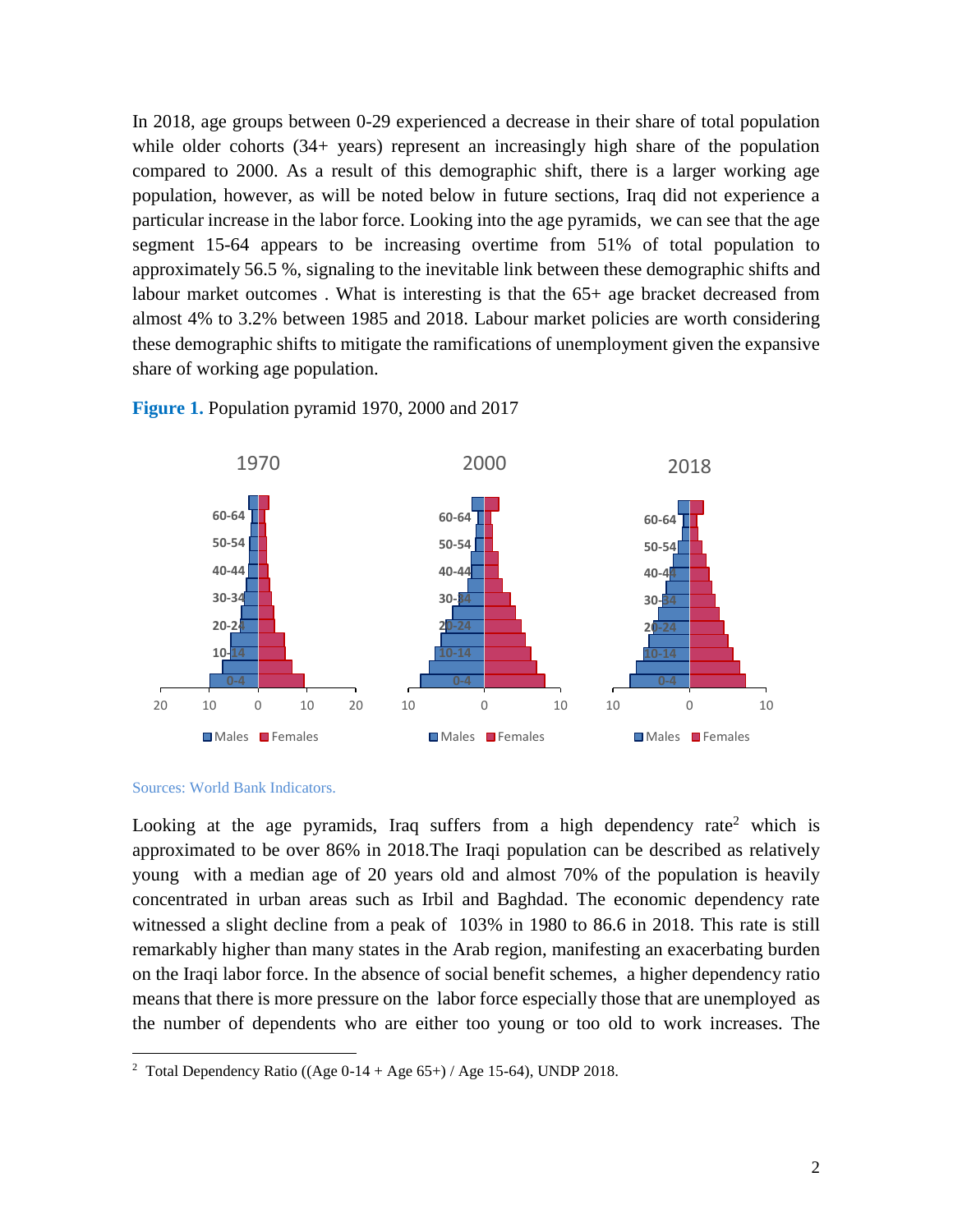dependency ratio places Iraq in a dismal situation compared to other MENA region countries, such as Egypt, Jordan and Lebanon and even Yemen whose dependency rates are 61.8, 64.7, 47.3% and 76.7 respectively.

## <span id="page-4-0"></span>**3- Labor force participation**

Labor force particiaption rate in Iraq ranks considerably below the regional average yet still higher than that of Syria, yemen and Jordan which are estimated to be 41.5%, 39.6% and 40%, respecively. Iraq's labor force particiation rate has stabilized at around 46%, which is seven percentage points below the Arab states average. As seen in figure 4, the participation rate has slightly increased from a trough of 41.8% in 2000 to around 46.5% in 2017. Most of the growth in the labour force participation rate was due to the increase in female participation rates which grew betweeen 2000 and 2017 from 10% to 18.7 %, almost closing the gap between Iraq and the Arab world's average participation rate.

Even though the Iraqi population had wintessed a substantial increase (by around 69%, between 2000 and 2017), labor force particiaption among youth appears to have wintessed a decrease from a peak of 34% in 2000 to around 30% in 2017. As mentioned previously, migration and displacement of youth as a result of political instability played a key role in decreasing the youth economic participation especially among men. Female's youth participation rate more than doubled in Iraq between 2000 and 2017, yet youth male's participation droped from 59% to 52%. If we compare the aggregate averages with youth averages in figure 4, one can diduce that most of the labour force participation growth is due to females and older age cohorts (above 15-24 age share).



**Figure 4.** Labor force participation in 2000 and 2017

Source: World Development Indicators.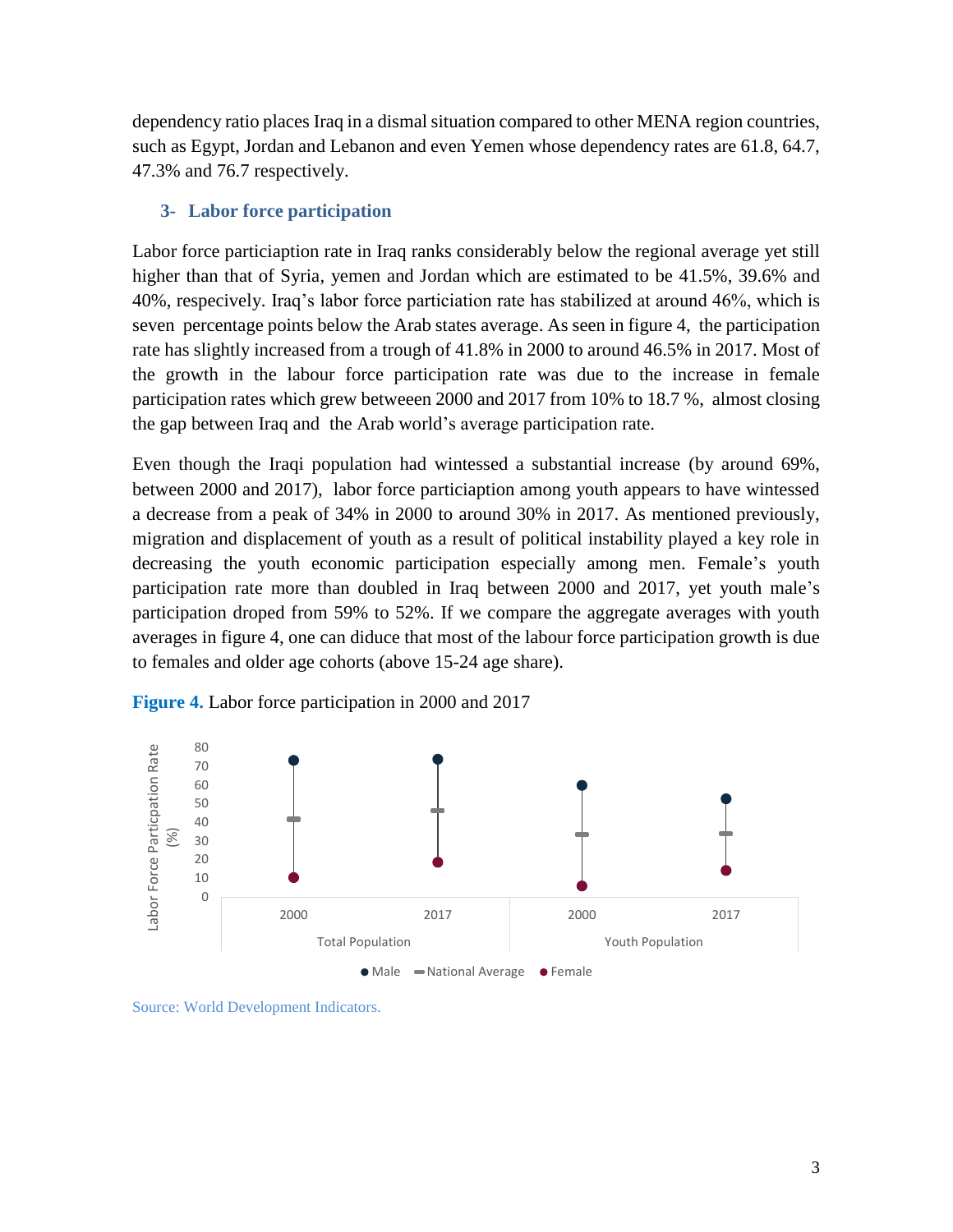#### <span id="page-5-0"></span>**4. Employment and Unemployment**

As we all know, Iraq's involvement in two wars during the past decade altered most resources toward military operations leaving a heavy toll on the Iraqis economy in general and the labour market in specific. Furthermore, the imposed blockade exacerbated Iraq's labor market challenges even more, contributing to employment stagnation. Figure 5 shows that the employment rate in Iraq witnessed a 4.5% increase from 2000 to 2017 coupled with a shy reduction in unemployment. This disparity is due to an uneven increase in the labor force relative to jobs created. Youth employment stagnated between 2000 and 2017 due to the drop in male employment and increase in female employment among the 15-24 age bracket. However, looking at figure 6 female unemployment appears to be more drastic than that of males due to the increase in female participation rate coupled with a decrease in male's participation. Furthermore, having a significantly high level of youth unemployment can be also ascribed to female youth higher participation that is confined with limited decent opportunities. Despite the security challenges that emerged after 2003 youth unemployment dropping from a peak of 45% in 2004 to approximately 17% in 2010 and then stabilize at 16.7% in 2017(Figure 6).



**Figure 5.** Employment to population ratio **Figure 6.** Unemployment to population ratio



Source: World Development indicators.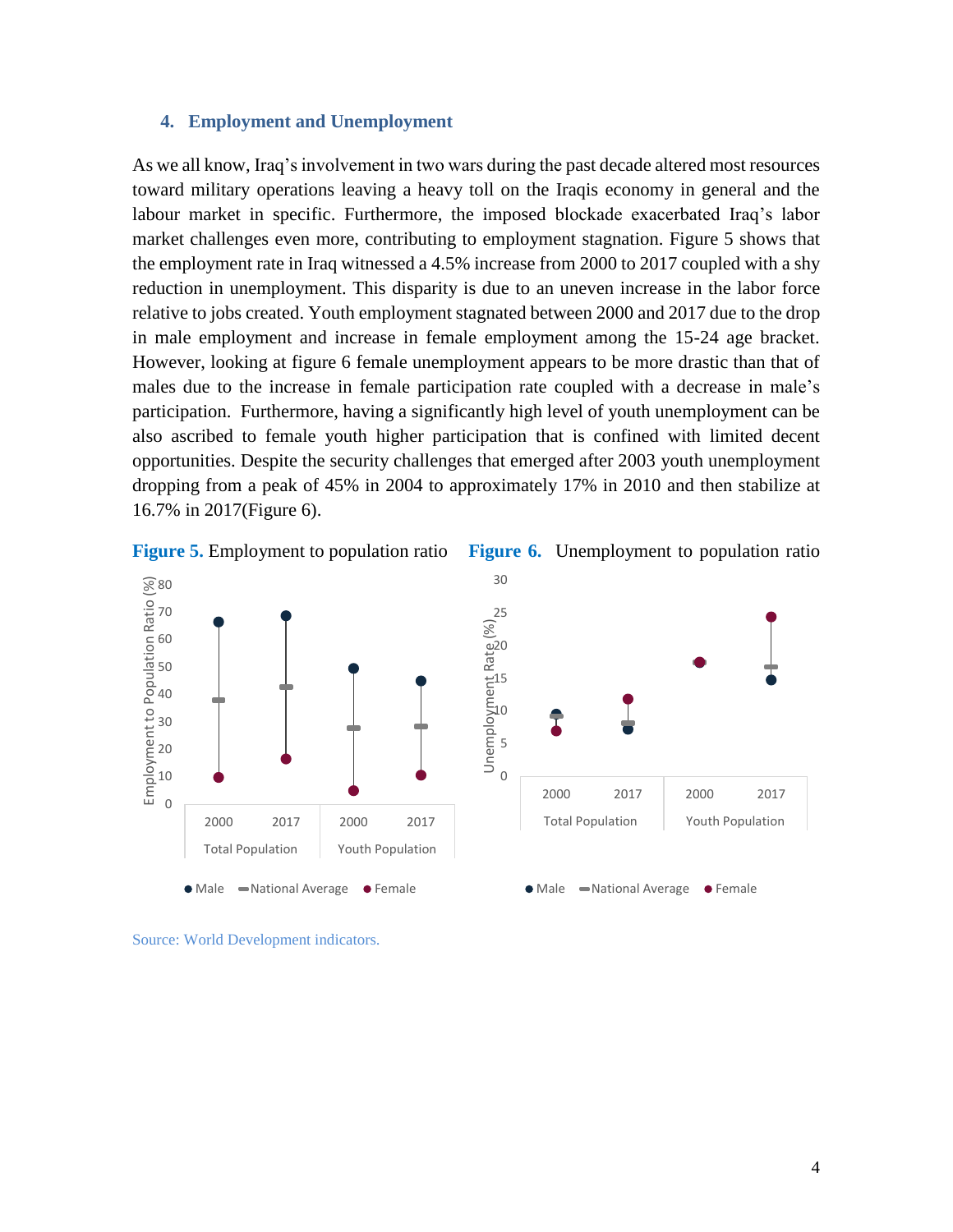## <span id="page-6-0"></span>**5. Child labor**

According to the ILO, child labor is defined as kids between the age of 5-11 years and 12 - 14 years that are involved in any routinely conducted one hour and 14 hours of economic activity, respectively. The Bureau of International Labor Affairs cites that Iraq made a slight improvement in its child labor with 5.3% of Iraqi children between the ages of 5 and 14 were engaged in child labor while being out of school (Table 2). The table below also shows that 75% of the Iraqi children are enrolled in school without being engaged in any form of child labor, compared to 4.2% simultaneously enrolled in school and engaged in any form of child labor. It is worth mentioning that the government of Iraq attempted to combat the recruitment of children in armed groups, by inspecting the age segments of participants and soldiers in government affiliated armed groups.

| <b>Children</b>                    | Age     | Percent       |
|------------------------------------|---------|---------------|
| Working (% and population)         | 5 to 14 | 5.3 (454,330) |
| Attending school $(\% )$           | 5 to 14 | 75            |
| Combining Work and School (%)      | 7 to 14 | 4.2           |
| <b>Primary Completion Rate (%)</b> |         | 66.7          |

**Table 2.** Statistics on children's work and education

Source: UNICEF<https://www.unicef.org/>

## <span id="page-6-1"></span>**6. Output growth and productivity**

Despite the significant improvements in GDP per capita during the last decade, Iraq's income per capita has almost stagnating since 2013 at around \$5400 in constant US dollars. Iraq also Human Development Index (HDI) estimated at  $0.649$  ranking  $121<sup>th</sup>$  globally with no significant improvement from its 1990's levels. Overall, in the past 4 decades economic fluctuation in Iraq have been fueled by drastic changes in oil prices and high political instability impacting the business cycle significantly. The impact of political instability is obvious in Figure 7 that plots Iraq's GDP growth for the period 1969-2017. One can see that in 1991, GDP growth experienced a negative growth of approximately 60% as a result of the first Gulf War. A similar and relatively less drastic plummet in 2003, caused the Iraqi economy to shrink by 33.1% coinciding with 2003 war and a 10% plummet in 1983 coinciding with the Iraq-Iran war. Political instability in Iraq pushed governments to swap resources meant for development with large military expenditures at the cost of productive activities.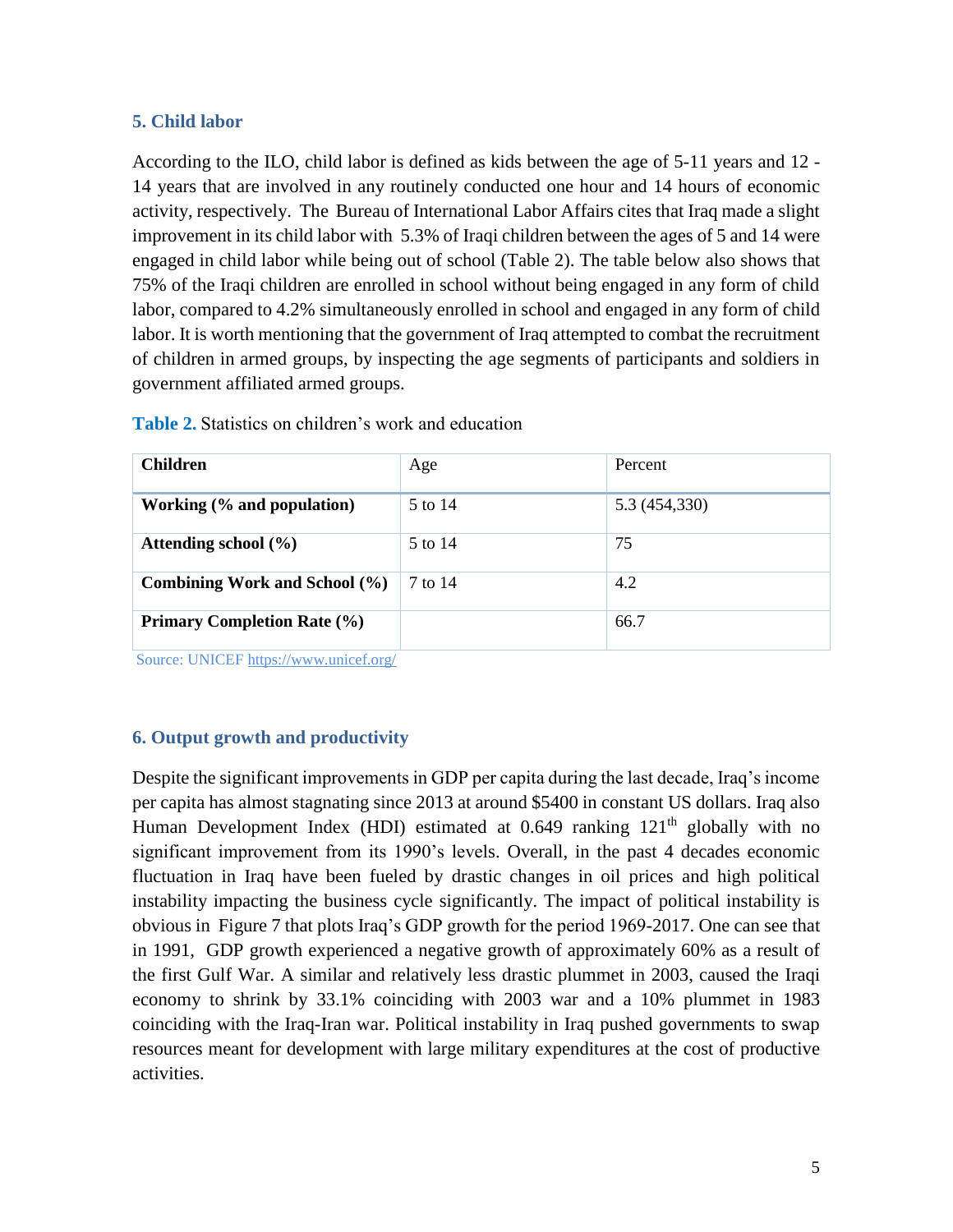

#### **Figure 7.** Iraq's GDP growth 1969-2017

Source: World Development Indicators.

 $\overline{a}$ 

Besides political instability, oil dependency played a major role in determining economic growth in Iraq since oil revenues make up for more than 90 percent of government revenues. Given this background, any sudden drop in oil prices, similar to the one in 2014, will negatively impact the business cycle significantly. Looking at the 2014 oil prices drop, oil barrels witnessed a plummet from a peak of \$115 per barrel to around \$59 per barrel. This also coincided with the rise of the Islamic state that controlled swathes of rich oil Iraqi territories, striping off the government from its oil revenues and exacerbating the budget deficit.

Even though Iraq's average GDP growth rate rests at 7.67%, yet unemployment rates are still significantly high impacted by the following reasons: First, and as mentioned earlier, the working age population 15-65 is increasing significantly. Second, the oil sector—the main contributor to economic growth; is capital intensive with limited employability potential. Third, the lack of economic diversification with limited formal private sector growth limits the opportunities for school graduates. To assess the impact of economic growth on unemployment we look at Iraq's Okun's. According to Abdulla  $(2012)^3$ , there is a weak correlation( -0.34) between unemployment and growth rate in Iraq. In this regard, Okun's law asserts that actual GDP should grow as rapid as the potential GDP, to prevent any soar in unemployment.

Analyzing the World Bank Enterprise Survey for Iraq, output growth was not contributing to employment creation in private sector as can be seen in Table 3. We observe that the employment-output elasticity was negative in manufacturing  $(-0.27)$  and Services  $(-0.15)$ . These statistics raised several questions about the implications of such negative figures on

<sup>3</sup> Abdulla, P. D. A. K. (2012). The Relationship between Economic Growth and Unemployment in Iraq. *Iraqi Journal For Economic Sciences*, (32), 192-204.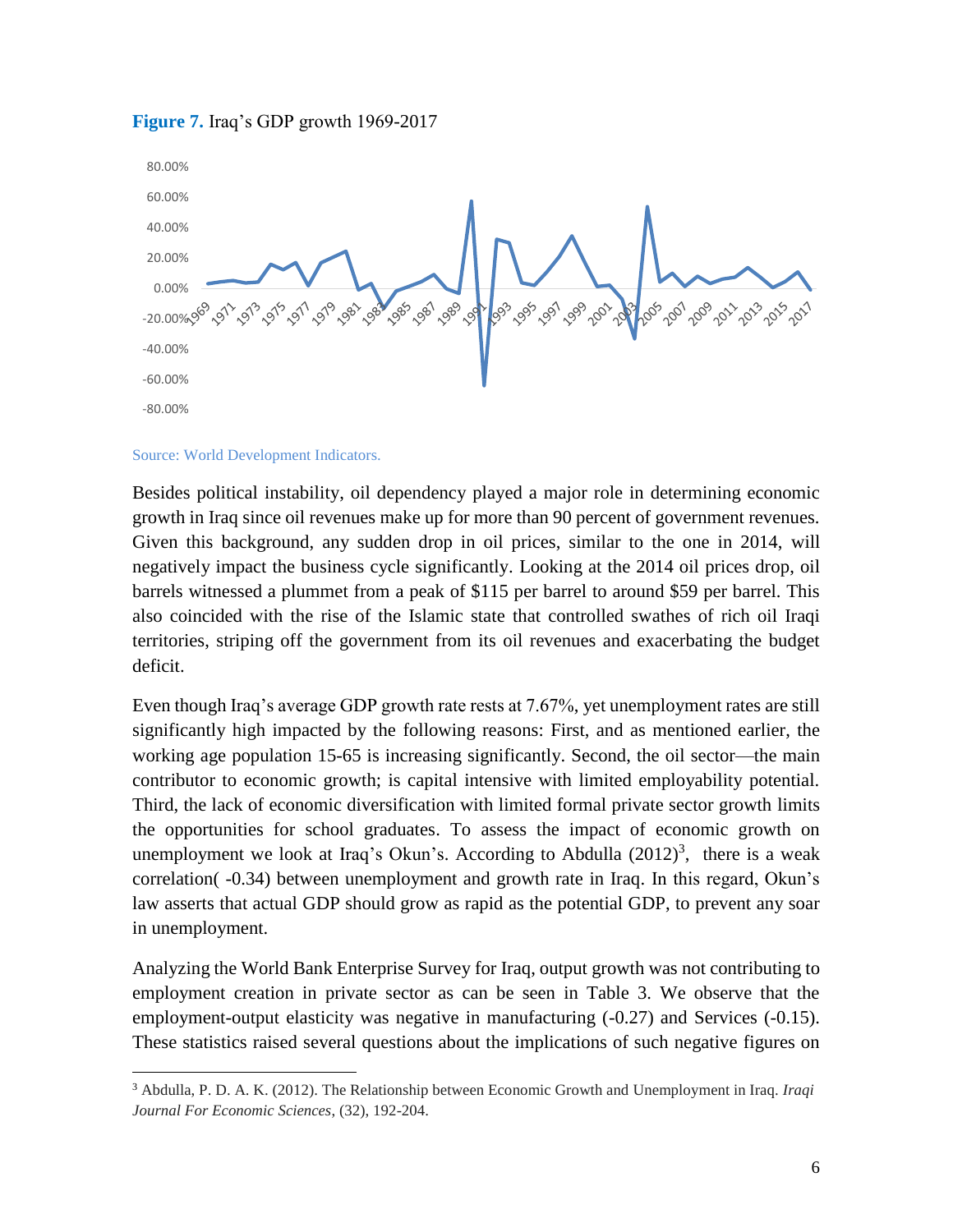the efficiency of labor market in Iraq. Factors related to the rigidity of labor regulations, poorly educated workforce, weak vocational training policy, and the substitution of labor with capital in production contributed to these results.

| <b>Total</b>  | $-0.22$ |
|---------------|---------|
| Manufacturing | $-0.27$ |
| Services      | $-0.15$ |

**Table 3.** Employment-output elasticity in private sector, 2011

Sources: World Bank Enterprise Survey, Iraq (2011).

#### <span id="page-8-0"></span>**7. Workforce composition of the formal private sector**

In this section we move into the composition of formal private sector workforce using the World Bank Enterprise Survey dataset. This survey features similar questions for all firms across all countries. It includes information on a large number of factors that shape the business environment and employment outcomes in a given country. These factors include: firm performance, investment climate constraints, exporting activities, sources of finance, innovation, firm employment, worker skills training, skill availability and education levels. Firms are distributed across the following sector of activities: chemicals and pharmaceuticals, electronics, food, garments, leather, metals and machinery, nonmetallic and plastic materials, textiles, wood and furniture, and other manufacturing, wholesale and retail and other services. The dataset used in this report is for Iraq (2011) and it covers 756 firms located in the 19 governorates. One would question the relevance of analyzing this seven-year-old survey for. In the absence of new survey waves, it is an inevitable limitation to use older surveys. However, scholars agreed that the region including Iraq went through major political changes that produced economic stagnation coupled with minor transformation in formal private sector activities.

In Figure 8 we present employees characteristics at the firm level in Iraq. We observe that offering formal training appears to be notably lower compared to the average of other MENA countries included in the survey and beyond. Furthermore, years of top managers' experience is significantly lower than other countries, signifying many other ramifications by either nepotism of promoting these managers and/or lack of well-experienced managers at the top managerial positions. The average number of workers per firm in the private sector is substantially lower among Iraqi firms than those of other countries due to limited employment in the non-resource private sector and heavily relying on the informal sector.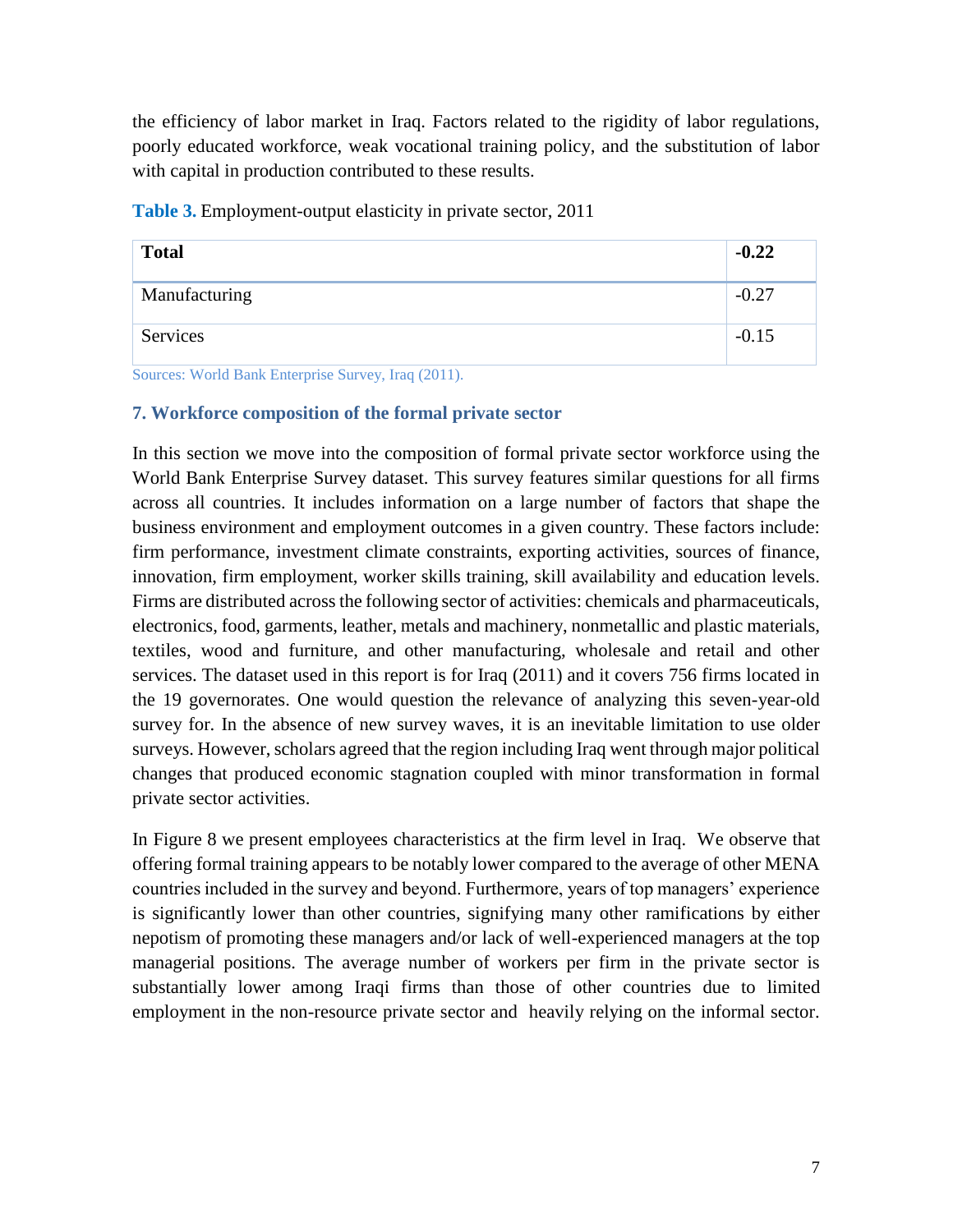The proportion of skilled and production workers in Iraq appear to be relatively settling at normal levels, compared with other countries.<sup>4</sup>





Sources: World Bank Enterprise Survey, Iraq (2011).

 $\overline{a}$ 

Examining female workforce composition in the Iraqi formal private sector(figure 9), we notice that females are weakly represented in firms' ownership. Females in Iraq also rarely hold top managerial positions, signifying to either discrimination, social oppression against females' active participation, or due to the mismatch of skills since the choice of female's educational attainment is implicit. Furthermore, the proportion of Iraqi females in full-time employment and production facilities appear to be significantly lower than those of other MENA countries and other regions. These results join the statistics on female employment and female labor force participation reported in the previous section confirming a deep inequality against women in the labor market. This urges for policy intervention aiming at enhancing the presence of women in the labor market, but more importantly in managerial position and well - paying jobs.

<sup>&</sup>lt;sup>4</sup> According to the World Bank's Enterprise Survey, production workers are those that are engaged in fabricating, processing, assembling, inspecting, receiving, storing, handling, packing, warehousing, shipping (but not delivering), maintenance, repair, product development, auxiliary production for plant's own use (e.g., power plant), recordkeeping, and other services closely associated with these production operations. In this context, the non-production workers are those that are not engaged in these production activities. They cover management, administration, and sales employees. Skilled production workers are those that they have some special knowledge or (usually acquired) ability in their work. A skilled worker may have attended a college, university or technical school. Or, a skilled worker may have learned his skills on the job.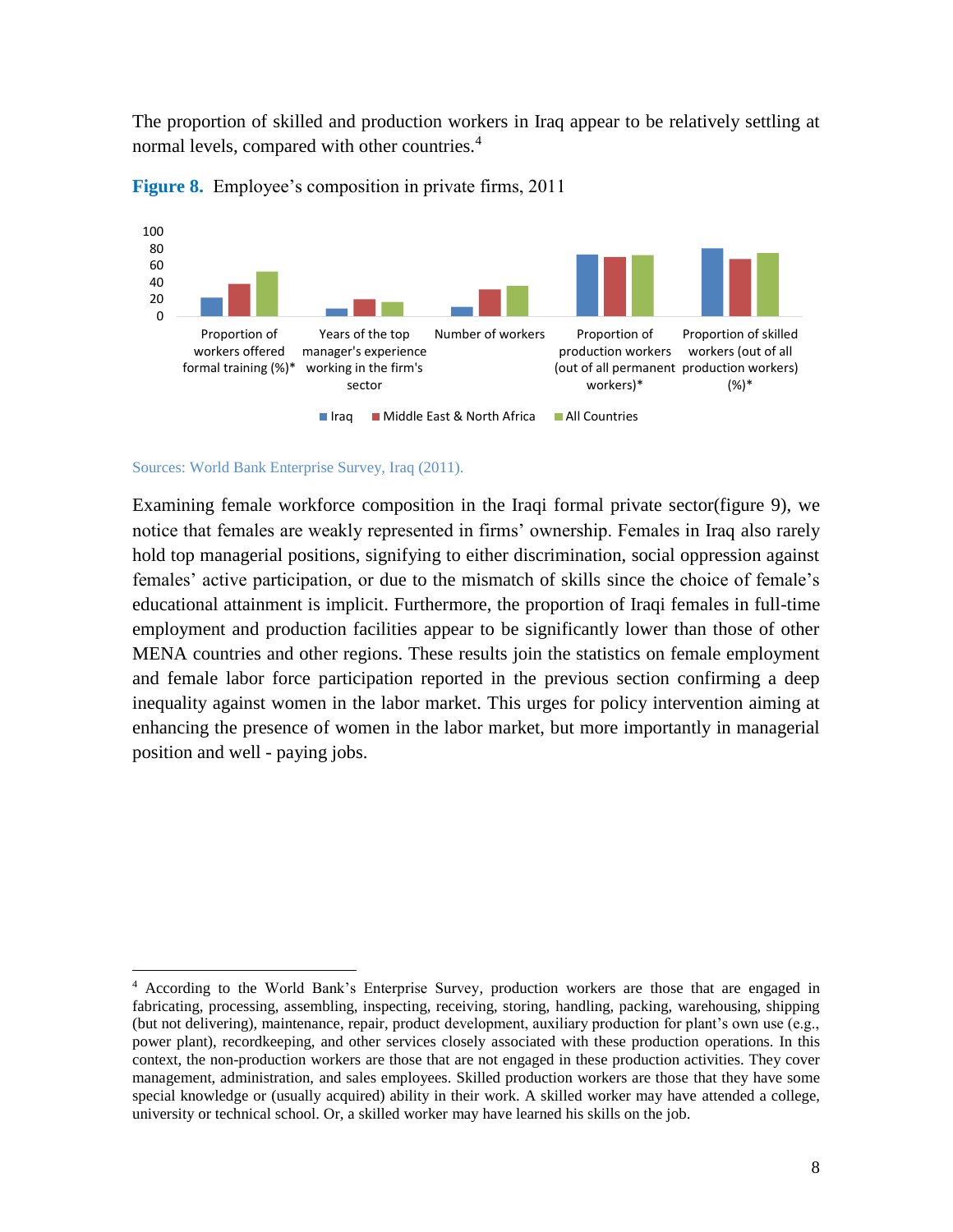

## **Figure 9.** Female workforce composition in private firms, 2011

Sources: World Bank Enterprise Survey, Iraq (2011).

#### <span id="page-10-0"></span>**8. Labor Market Constraints**

 $\ddot{\phantom{a}}$ 

Three major issues were identified to restraint the creation of jobs in Iraq: the rigidity of labor market regulations, the lack of diversification and the lack of suitable labor skills (poorly educated workers) (Drzeniek-Hanouz and Dusek,  $2013$ ).<sup>5</sup> In examining the level of education among Iraqi employees in Figure 11, we observe that the supply of people who have a university degree is more into small and medium sized firms. Indeed, unlike large firms with more than 100 employees, small and medium sized firms have larger share of university graduates. In addition, data shows a large disparity of full-time workers with a high school across sectors as can be seen in Figure 12. Indeed, they show that manufacture of basic metals, garments, and paper products have the lowest percentages compared to the construction sector. These observations may suggest that large firms in Iraq are more likely to create jobs that attract workers with high school diploma. Furthermore, the concentration of educational institutions in big cities appears to be widening regional disparities in this regard. Having limited access to good quality education especially in rural areas can result in generational inequality and produce a cycle of marginalization (Dibeh et al.,  $2016$ )<sup>6</sup>.

<sup>5</sup> Drzeniek-Hanouz, M., & Dusek, M. (2013). The Arab World Competitiveness Report 2013. In The World Economic Forum and The European Bank for Reconstruction and Development, Geneva and London.

<sup>6</sup> Dibeh, G., Fakih, A., & Marrouch, W. (2016). The Poor and Marginalized in Lebanon: Labor Market Challenges and Policy Implications. SAHWA Policy Paper, 1.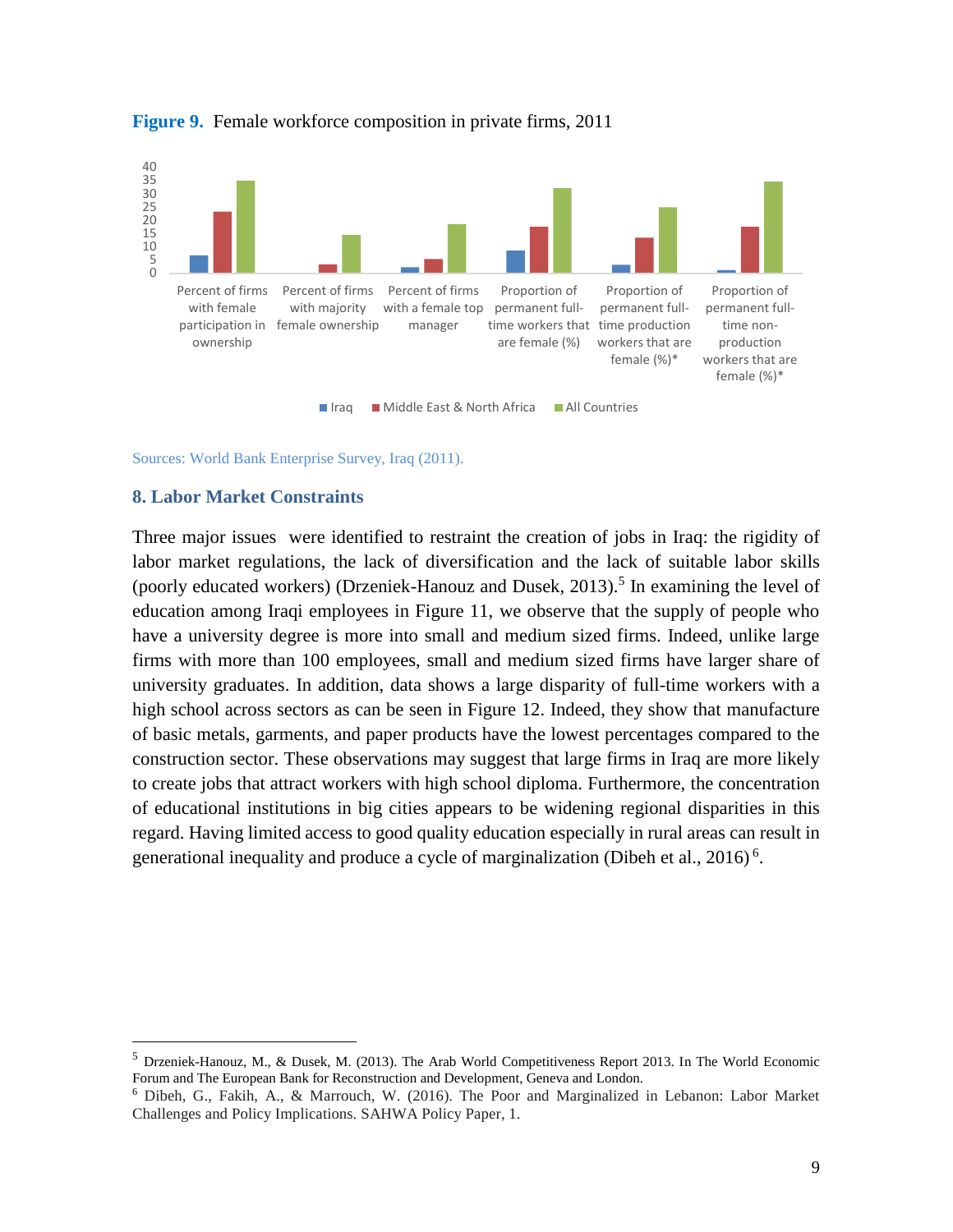



Sources: World Bank Enterprise Survey, Iraq (2011).



**Figure 12:** Full-time workers with a high school in percent by sector, 2011

Source: Enterprise Survey website:<http://www.enterprisesurveys.org/data/exploreeconomies/2011/iraq>

Having poor educational schemes heavily exacerbates employment disparities between different genders as well. Looking into the average number of years of education for women (Figure 10), we can see that females working in the textile industry appear to have acquired on average of approximately 6 years of university education and three years in the food industry. However, those trapped into the manufacture of machinery and equipment have the lowest years of education.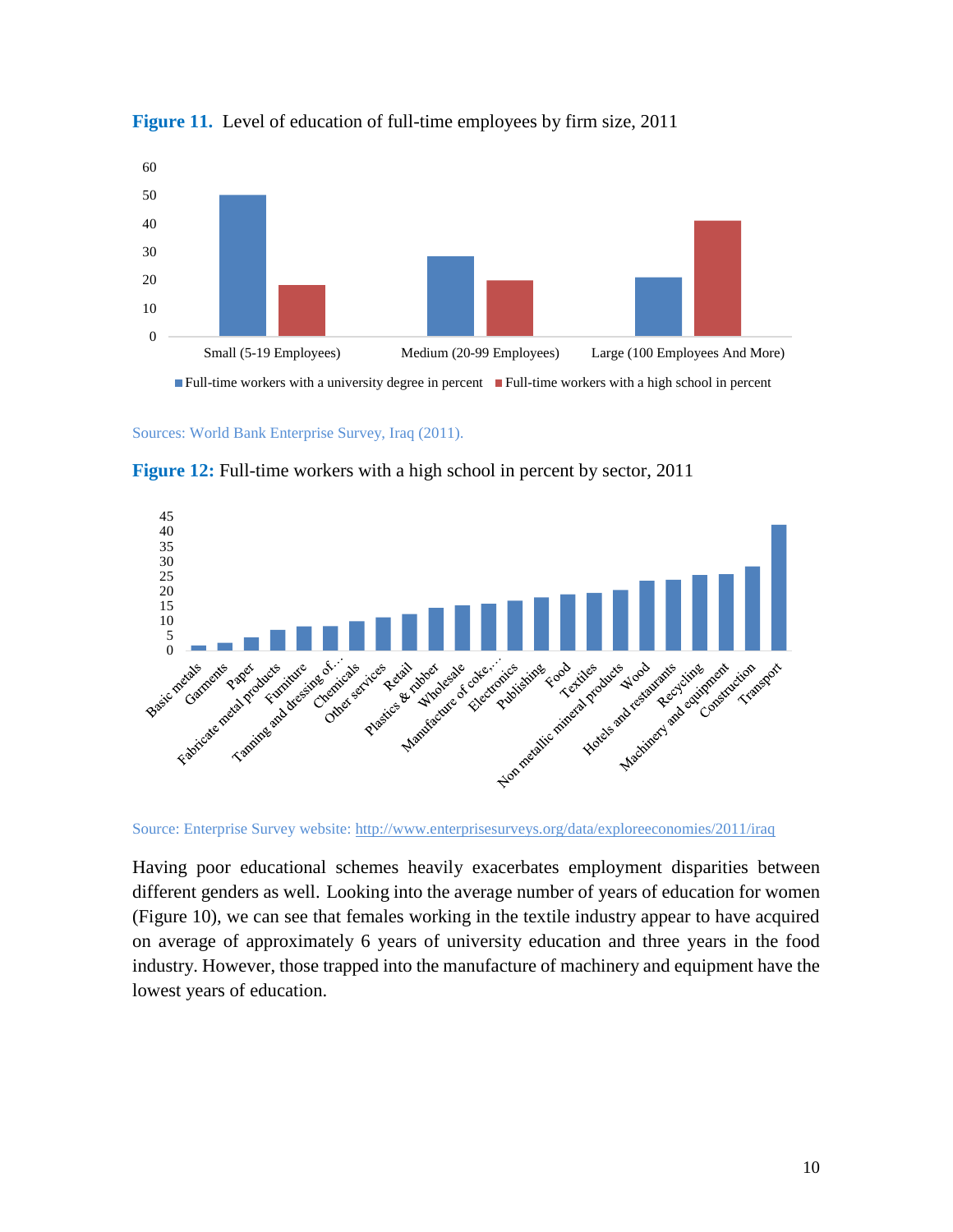



Sources: World Bank Enterprise Survey, Iraq (2011).

Moving into the provision of job training programs for permanent full-time employees, we observe that a large percentage of employees do not receive a training in the private sector in Iraq, resulting potentially in human capital deterioration and a reduction in labor productivity. We find that only 5.9% of full-time manufacturing workers have been formally trained, compared with only 13.2% in the service sector (Table 5). These low percentages reflect the inevitable need to address this issue by providing incentives to firms in order to help them offer more job trainings. Such policies could have long-run positive implications on productivity where workers will be able to innovate more and cope with new technologies that might be introduced.

**Table 5.** Formal training for full-time employees in private sector in percent, 2011

| <b>Sector</b> |      |
|---------------|------|
| Manufacturing | 5.9  |
| Services      | 13.2 |

Sources: World Bank Enterprise Survey, Iraq (2011).

Looking at Table 6, we can notice that female managers have an average experience of 11.2 years in the service sector, compared to 10.6 years for male managers. Also, we can observe that female managers have an average of 14.3 years of experience in the manufacturing sector, compared to 13.1 years for males. These observations indicate that females are accumulating more labor market experience in managerial positions than males, even though the percentage of females in top management is the lowest in Iraq compared to other MENA countries as shown previously. The variations across sectors might suggest that females are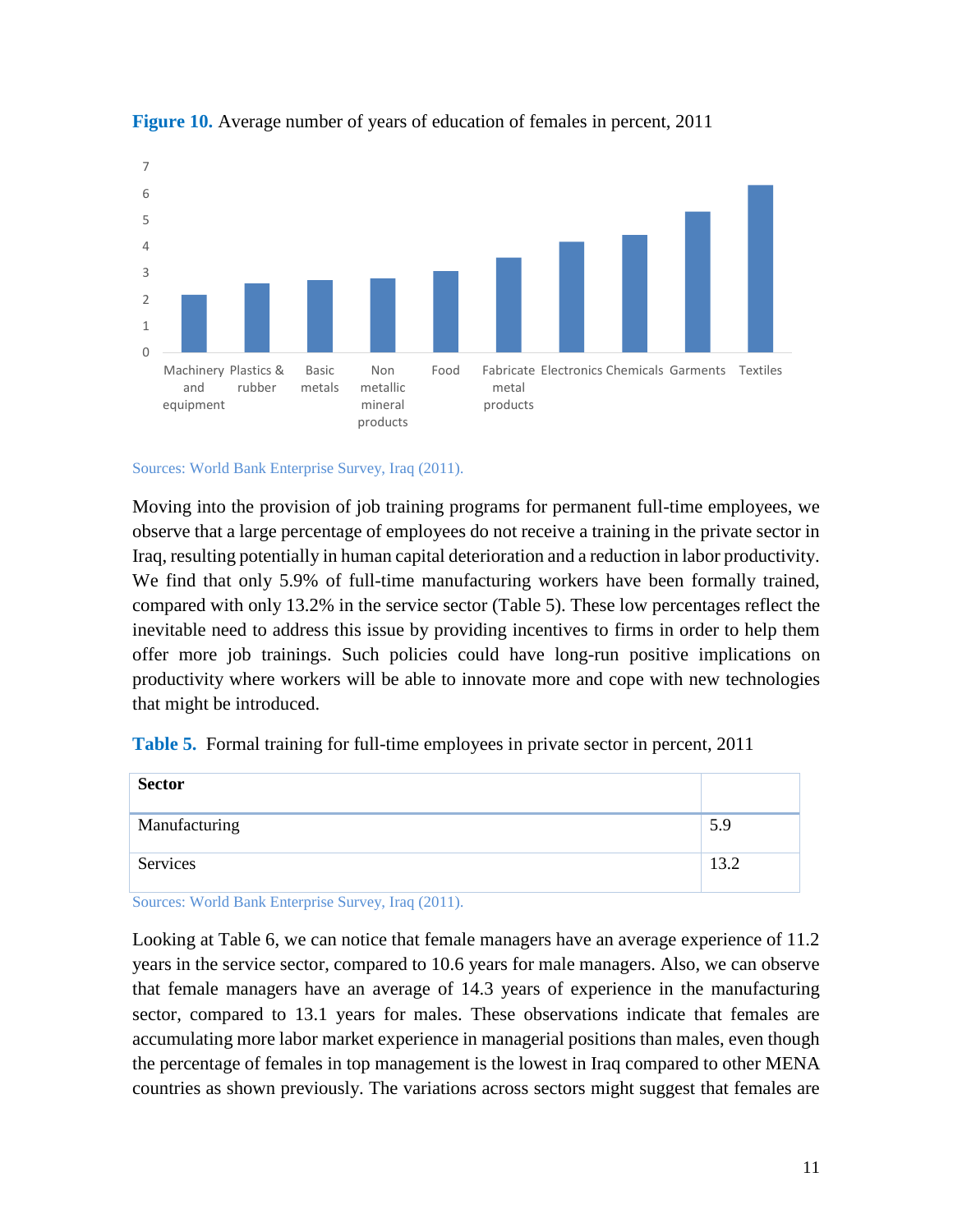trapped more in manufacturing sector that offer usually less benefits compared to the services sector. In addition, this variation between the experience of male and female managers may reflect discrimination against females in regards to managerial promoting.

| <b>Sector</b> |      |
|---------------|------|
| Female        |      |
| Services      | 11.2 |
| Manufacturing | 14.3 |
| <b>Male</b>   |      |
| Services      | 10.6 |
| Manufacturing | 13.1 |

**Table 6.** Length of managers' experience in years in private sector, 2011

Sources: World Bank Enterprise Survey, Iraq (2011).

Iraq's economic and infrastructure issues negatively impact the suitable environment for firms to grow in different sectors. Looking at Figure 13, we find that 19.7% of Iraqi firms find electricity as the biggest obstacle, compared to 12.8 in other MENA countries. Having a significant informal sector also burdens businesses in Iraq. In fact, 16.7% of surveyed Iraqi firms choose the informal sector as the biggest obstacle, compared to 7% of other MENA countries. Also, 27% of Iraqi firms perceive political instability as the biggest constraint to the private sector, compared with 10.5% in other MENA countries. The data shows that 5% of firms report that labor regulations is a major problem compared to 2.7% in the MENA region.

**Figure 13.** Business constraints facing private firms, 2011



Source: Enterprise Survey website:<http://www.enterprisesurveys.org/data/exploreeconomies/2011/iraq>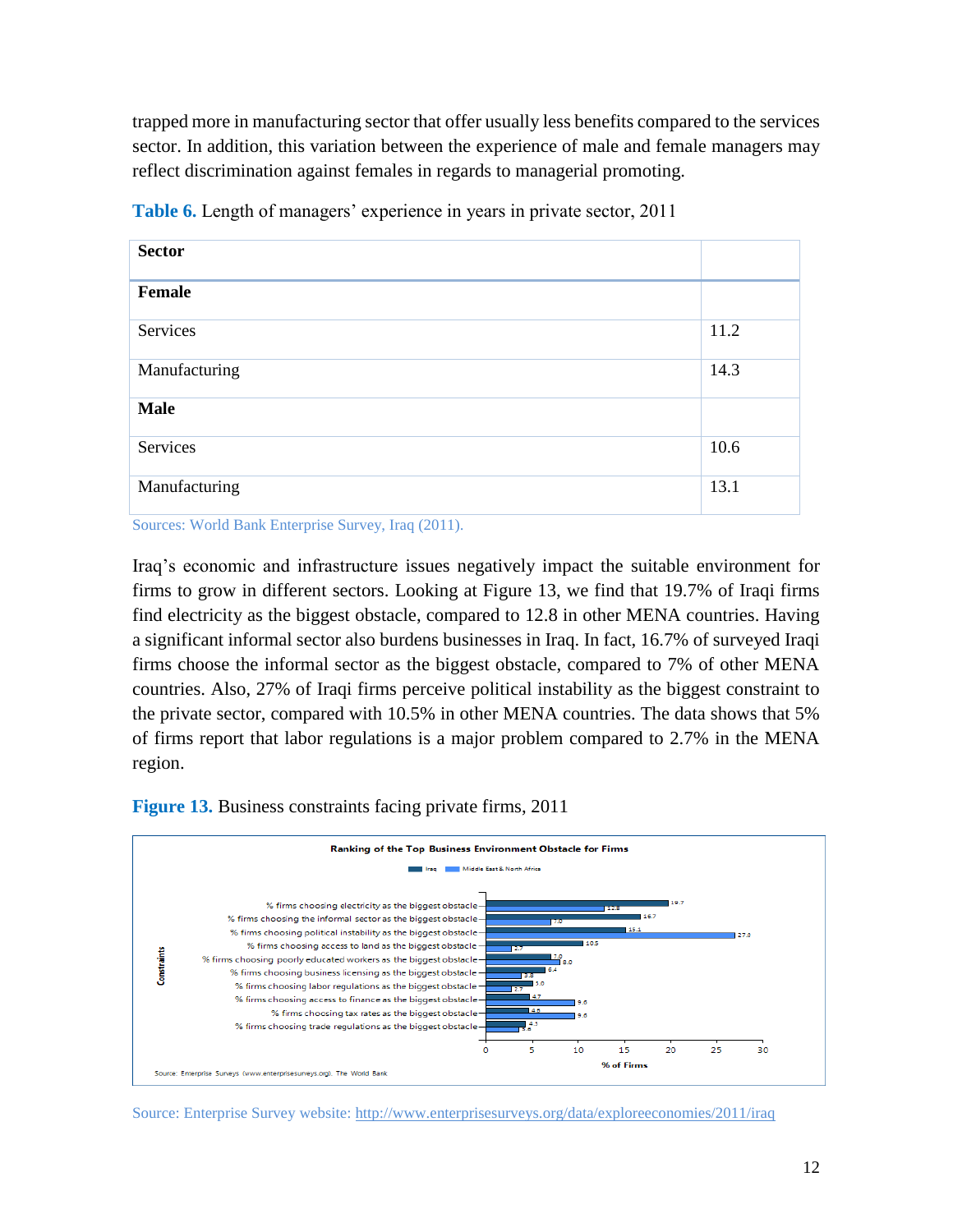#### <span id="page-14-0"></span>**9. Rigid labor regulations**

In Table 7, we find that employment regulations appear to be one of the central challenges of the Iraqi labor market. We observe that 27.5% of small firms consider labor market regulations as a major hurdle in Iraq, compared to 11.7% in the MENA region, and 10.1% in the rest of countries. Only 3% of medium sized businesses in Iraq consider labor regulations a major constraint, compared to 10.4% in other MENA countries. However, 97.5% of large firms perceive labor regulations as a major constraint, compared with 18.5% in the MENA region. These figures suggest that large firms are facing severe impediments related to firing and hiring policies and other labor related regulations. Thus, labor regulations need to be urgently addressed with fundamental reforms and taking appropriate measurements, ensuring that the private sector in Iraq is capable of functioning properly.

Within the same context, we notice that 16.5% of exporter firms in Iraq reported that labor regulations are major business constraints compared 10.7% and 11.1% in the MENA countries and all countries, respectively. We observe that non-exporter firms in Iraq suffer more from the rigidity of labor regulations where 26.2% of them identify labor regulations as a major constraint versus 11.5% in the MENA region and 10.8% in all countries. Interestingly, data shows that firms in the service sector are facing more labor problems related to the rigidity of labor regulations than those in the manufacturing sector. A more interesting story can be observed when comparing the manufacturing sector's statistics in Iraq with MENA countries' average and the average of other countries. Specifically, we observe that 12.7% of the manufacturing firms in Iraq identify labor regulations as a major constraint to developing their business compared to 19.5% in the MENA countries and 14.7% in the rest of countries. Policy-makers in Iraq are encouraged to intervene in multiple ways here. First, public policy should focus on improving export competitiveness which would enhance economic outcomes (such as higher growth, low inflation, and low unemployment) in the long-run. Second, public policy is encouraged to invest more in infrastructure to improve sectors' productivity in all sectors, particularly that of the manufacturing.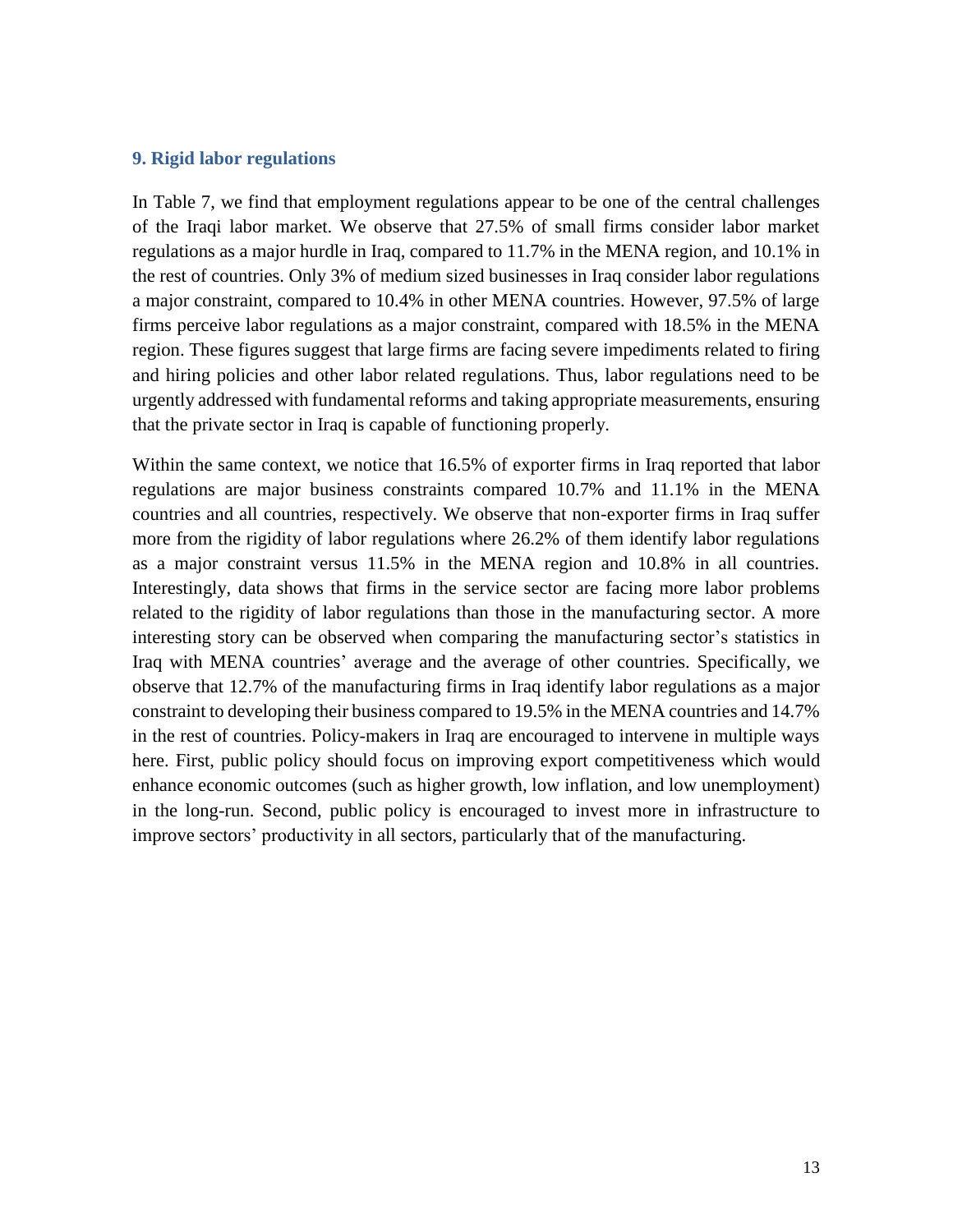| Indicator                                                            | Iraq | <b>MENA</b><br>countries | All<br><b>Countries</b> |
|----------------------------------------------------------------------|------|--------------------------|-------------------------|
| Firms identifying labor regulations as a major constraint (%), total | 26.2 | 11.8                     | 10.9                    |
| Firm size                                                            |      |                          |                         |
| Small (5-19)                                                         | 27.5 | 11.7                     | 10.1                    |
| Medium (20-99)                                                       | 3.0  | 10.4                     | 11.9                    |
| Large $(100+)$                                                       | 97.2 | 18.5                     | 14.4                    |
| Export                                                               |      |                          |                         |
| Direct exports are 10% or more of sales                              | 16.5 | 10.7                     | 11.1                    |
| Non-exporter                                                         | 26.2 | 11.8                     | 10.8                    |
| <b>Sector</b>                                                        |      |                          |                         |
| Manufacturing                                                        | 12.7 | 19.5                     | 14.7                    |
| Services                                                             | 20.2 | 14.2                     | 9.7                     |

**Table 7.** Labor regulations facing private firms by size, export activity and sector, 2011

Sources: World Bank Enterprise Survey, Iraq (2011).

 $\overline{a}$ 

The impact of rigid labor regulations on regional disparity appears to be large in Iraq as can be shown in Figure 14. We observe that Arbil leading with 34.1% of firms considering labor regulations as a fundamental challenge to the business development, compared with 32.8% of firms in Baghdad, 29.5% of firms in Nineveh, 17.1% of firms in Kirkuk and 17% of firms in Suleimaniyah, compared to the national average which is around 26%. Labor regulations reform should be uniquely tailored to each province in order to encourage sectoral diversification and employment growth (Fakih and Ghazalian,  $2015b$ )<sup>7</sup>. This is an import policy design to account for regional disparities between different sectors (Table A5 in the appendix shows the distribution of sectors across provinces).

<sup>7</sup> Fakih, A., & Ghazalian, P. L. (2015). What factors influence firm perceptions of labour market constraints to growth in the MENA region?. International Journal of Manpower, 36(8), 1181-1206.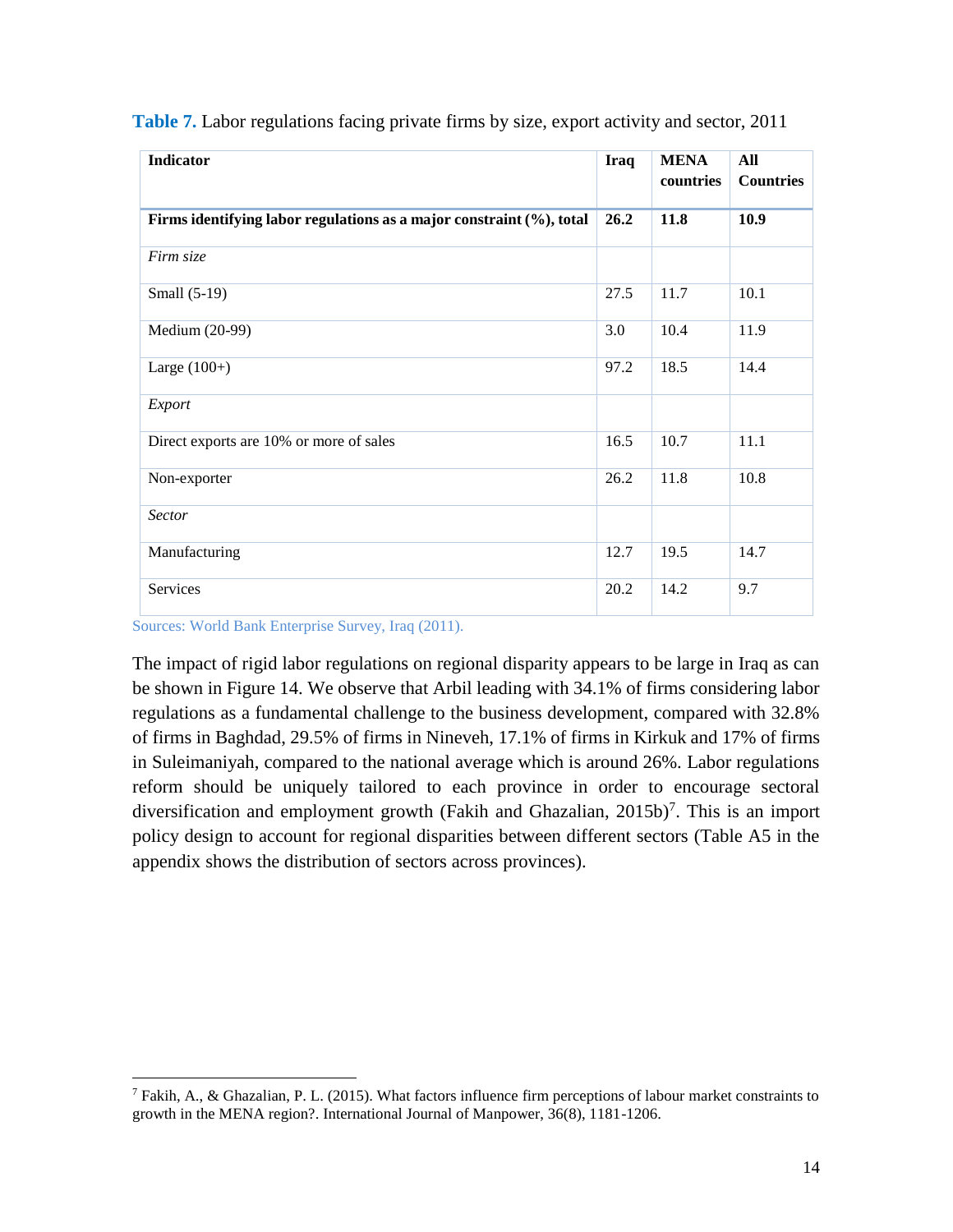

**Figure 14.** Labor regulations constraints as an obstacle in private firms by province, 2011

Sources: World Bank Enterprise Survey, Iraq (2011).

#### <span id="page-16-0"></span>**10. Firms perception of worker's education**

Skill mismatch appears to be also a fundamental challenge in the Iraqi labor market. We observe that 35.4% of small firms consider uneducated labor as a major hurdle, compared to 19.8% in the MENA region and 19.5% in all countries in Table 8. We notice that 26.3% of medium sized businesses in Iraq consider sufficiently educated workers a major constraint, compared to 19.6% in other MENA countries. When looking into the percentage of firms facing a skill mismatch problem by export activities, we find that exporters in Iraq are less likely to identify a shortage in skilled workers compared to the average of MENA countries and the average of all countries. However, we notice that 34.4% of non-exporters identify skill mismatch as a major constraint compared to 16.8% in the MENA region. Interestingly, firms that identify skill mismatch as a major constraint to improve business environment offer less trainings. We observe that 26.7% of these firms offer a formal training compared to 73.3% when they do report a skill mismatch problem.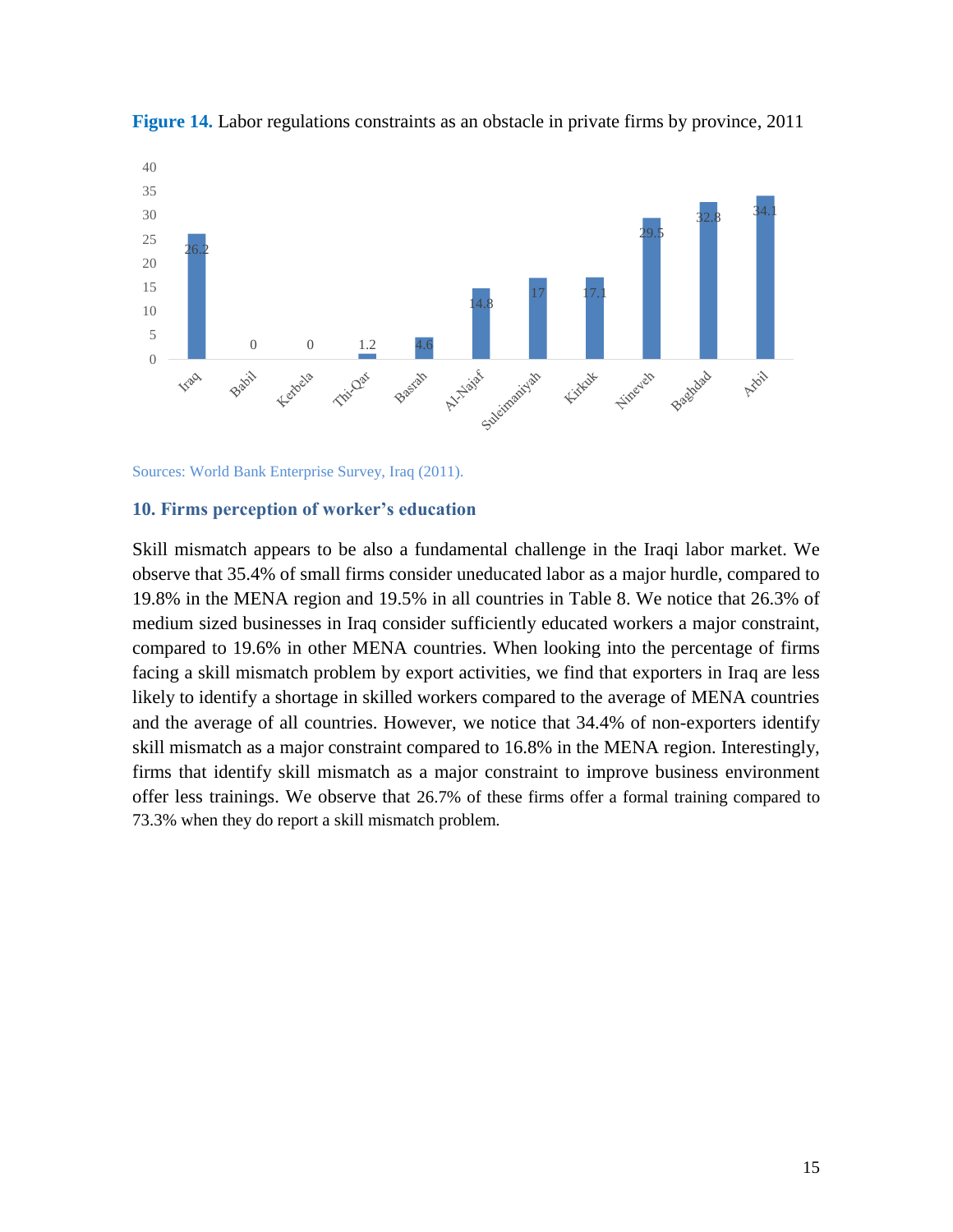| Indicator                                                         | Iraq | <b>MENA</b><br>countries | All<br><b>Countries</b> |
|-------------------------------------------------------------------|------|--------------------------|-------------------------|
| Firms identifying skill mismatch as a major constraint (%), total | 34.2 | 20.3                     | 20.9                    |
| Firm size                                                         |      |                          |                         |
| Small (5-19)                                                      | 35.4 | 19.8                     | 19.5                    |
| Medium (20-99)                                                    | 26.3 | 19.6                     | 22.9                    |
| Large $(100+)$                                                    | 1.5  | 26.2                     | 25.1                    |
| Export                                                            |      |                          |                         |
| Direct exports are 10% or more of sales                           | 8.3  | 16.8                     | 21.6                    |
| Non-exporter                                                      | 34.4 | 20.3                     | 20.7                    |
| Sector                                                            |      |                          |                         |
| Manufacturing                                                     | 24.0 | 29.4                     | 21.7                    |
| Services                                                          | 29.0 | 24.9                     | 20.1                    |

**Table 8.** Skill-mismatch problem facing private firms by size, export activity and sector, 2011

Sources: World Bank Enterprise Survey, Iraq (2011).

## <span id="page-17-0"></span>**11. Informality in the private sector**

According to International Labor Organization (ILO), informal employment is when "employees are considered to have informal jobs if their employment relationship is, in law or in practice, not subject to labor legislation, income taxation, social protection or entitlement to certain employment benefits (advance notice of dismissal, severances of pay, paid annual or sick leave, etc.)". Those working in the shadow economy tend to work more hours, get paid less and do not usually contribute to social security. Driven by high unemployment rate in Iraq, many Iraqi have sought employment in the informal sector, after desperately failing to seek employment in neither the public nor the private sector. Those who are usually forced to go this path, end up being deprived of social security benefits. In fact, in 2012, 66.9% of workers in Iraq did not have access to social security benefits for various reasons, one of which was working in the informal sector. Furthermore, the informal sector in Iraqi is far from being regulated. Part-timers, many of whom work in the shadow economy, constitute 29% of the Iraqi labor force.

The informal sector in Iraq is spread out evenly between different sectors, such as manufacturing, construction, transport, social services, and public administration. The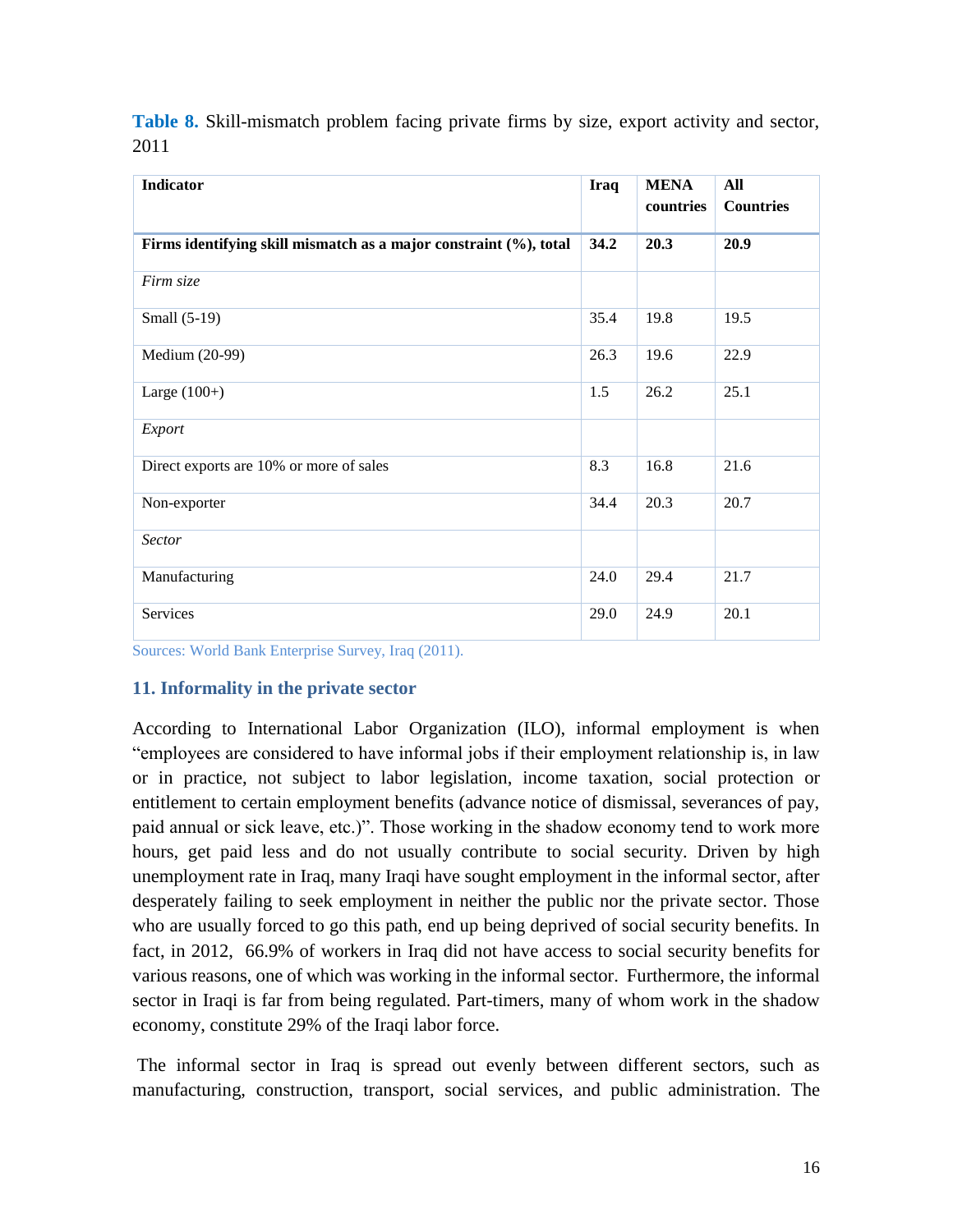shadow economy rather plays a complementary role to activities conducted by both the public and the private sectors through providing intermediary and finished goods and services. In examining the informality in the Iraqi private firms, we address three issues by comparing Iraq's level to other countries in the MENA region and beyond. First, we observe that firms competing against unregistered or informal firms is 49.3% exceeding that of other MENA countries (which is 39.6%). Second, the number of year's firm operated without formal registration appears to be around 0.9 which is higher than other MENA and non-MENA countries that recorded a level of 0.7 years. Third, the row of firms identifying practices of competitors in the informal sector as a major constraint is large. More specifically, 46.1% of surveyed Iraqi firms suffer from competing with informal operators, compared with 27.7% in other MENA countries and 28.3% in non-MENA countries. These findings reinforce the implications of the informality in Iraq's economy. Policy-makers are encouraged to intervene in this particular aspect of the economy due to the high cost of informality on the economy.

| <b>Indicator</b>                                                                                | Iraq | <b>MENA</b><br>counties | All<br><b>Countries</b> |
|-------------------------------------------------------------------------------------------------|------|-------------------------|-------------------------|
| % of firms competing against unregistered or informal firms                                     | 49.3 | 39.6                    | 54.3                    |
| % of firms formally registered when they started operations in the country                      | 62.4 | 87.0                    | 88.7                    |
| Number of years firm operated without formal registration                                       | 0.9  | 0.7                     | 0.7                     |
| % of firms identifying practices of competitors in the informal sector as a<br>major constraint | 46.1 | 27.7                    | 28.3                    |

**Table 9.** Informality in Iraqi private sector, 2011

Sources: World Bank Enterprise Survey, Iraq (2011).

## <span id="page-18-0"></span>**12. Main Policy Challenges**

- **Economic diversification:** The lack of economic diversification with limited formal private sector growth limits the opportunities for school graduates keeping the young females among the most vulnerable. Sectoral policies to enhance private sector development for employment creation is limited.
- **Female employment:** Implementing publicly funded programs that promote female's employment and active engagement in a variety of sectors and managerial positions. Utilizing affirmative action to combat discrimination against females' promotions especially in managerial promotions in which our data has shown that female managers take one to two years of experience more than their male counterparts. Females are found mainly in the manufacturing sector albeit this sector is offering less benefits than other sectors.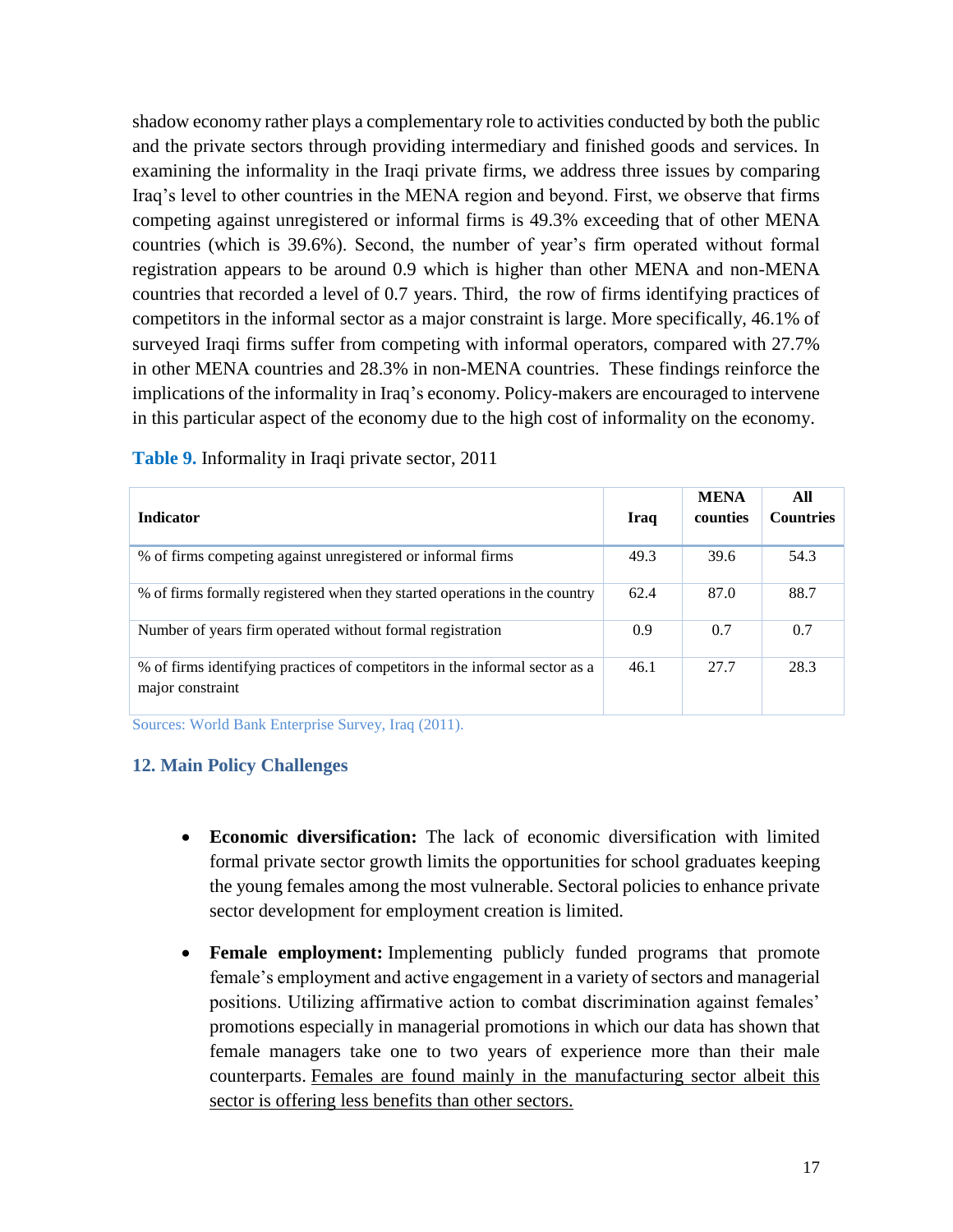- **Labor regulations:** Facilitating the process of hiring workers as an attempt to curb the widespread formal employment, aiming at reforming labor regulations. Labor regulations need to be modified by taking appropriate measures that will offset business constraints in order to make the private sector in Iraq operates properly.
- **Job Training:** Applying training schemes and vocational training for Iraqi workers, attempting to bridge the training gap of Iraqi workers in both the manufacturing and service sectors. Consideration should be given to possibility of using a [dual vocational training system](https://www.make-it-in-germany.com/en/for-qualified-professionals/about-the-portal/glossary?tx_rsmiig_glossary%5Baction%5D=show&tx_rsmiig_glossary%5Bterm%5D=4&cHash=036ff1ae0f266febd4b34e27ae7dde90) where employees attend classes at a vocational school and at the same time obtain on-the-job training at his/her place of employment. This mixture of theory and preparation gives employees an opportunity to be up to base with the modern technology.
- Implementing labor educating programs in the private sector to decrease unemployment, decrease skill mismatch, increase labor productivity and increase human capital. A blended learning approach can be valuable where part of the program can be delivered over a number of months which includes mandatory involvement in a number of workshops, a given number of essential training days and some tutorials sessions. This gives flexibility, so a larger number of workers can participate in the proposed educating programs
- **Export firms:** Encouraging policies aiming at enhancing the export activities of firms as shown that exporters are more likely to overcome labor regulations and skill mismatch problem. Promoting non-oil exports, an attempt of creating other sources of employment and national income.
- **Informality:** Create more formal jobs as the percent of firms formally registered is the lowest compared to other countries in the region. Imposing laws that encourage firms to operate formally. There is a necessity for an official intervention to solve this particular issue regarding the country's economy due to its tremendous cost on the economical state resulting from forgone tax payments and corruption that informality creates.
- **Child labor:** Fending off child labor by taking robust government measures and take appropriate punitive actions if needed. Government intervention to prohibit children engagement in armed groups should be considered as a very important element to reduce employment of children.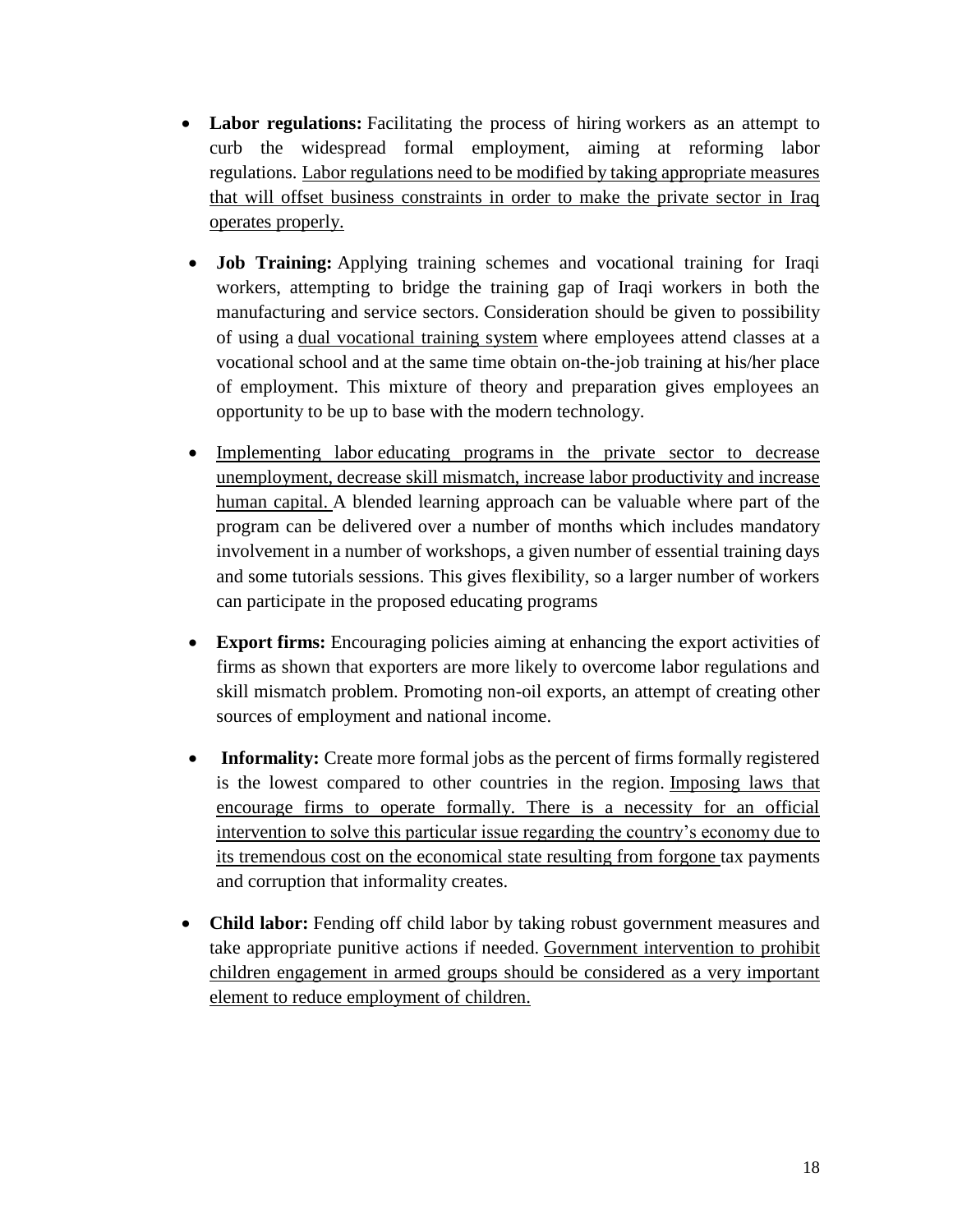## **Appendix**

| <b>Table A1:</b> Statistics on firm size in Iraq, 2011 |  |
|--------------------------------------------------------|--|
|--------------------------------------------------------|--|

|                                | <b>Number of firms</b> | <b>Percent</b> |
|--------------------------------|------------------------|----------------|
| Small $(\leq 20$ employees)    | 592                    | 78.31          |
| Medium (20-99 employees)       | 157                    | 20.77          |
| Large (100 employees and over) | 7                      | 0.93           |
| Total                          | 756                    |                |

Sources: World Bank Enterprise Survey, Iraq (2011).

## **Table A2**: Statistics on basic firm characteristics, 2011

| <b>Indicator</b>                                                                     | Iraq     | <b>MENA</b><br>countries | All<br><b>Countries</b> |
|--------------------------------------------------------------------------------------|----------|--------------------------|-------------------------|
| Age of the establishment (years)                                                     | 10.5     | 18.8                     | 16.5                    |
| Proportion of private domestic ownership in a firm (%)                               | 98.7     | 95.1                     | 87.6                    |
| Percent of firms with at least 10% of foreign ownership                              | 0.2      | 5.7                      | 11.7                    |
| Percent of firms with at least 10% of government/state ownership                     | $\Omega$ | 0.3                      | 0.9                     |
| Percent of firms with legal status of Sole Proprietorship                            | 94.1     | 49.5                     | 40.1                    |
| Percent of firms with an internationally-recognized quality certification            | 4.2      | 13.5                     | 15.9                    |
| Percent of firms with an annual financial statement reviewed by external<br>auditors | 32.6     | 59.2                     | 48.4                    |

Sources: World Bank Enterprise Survey.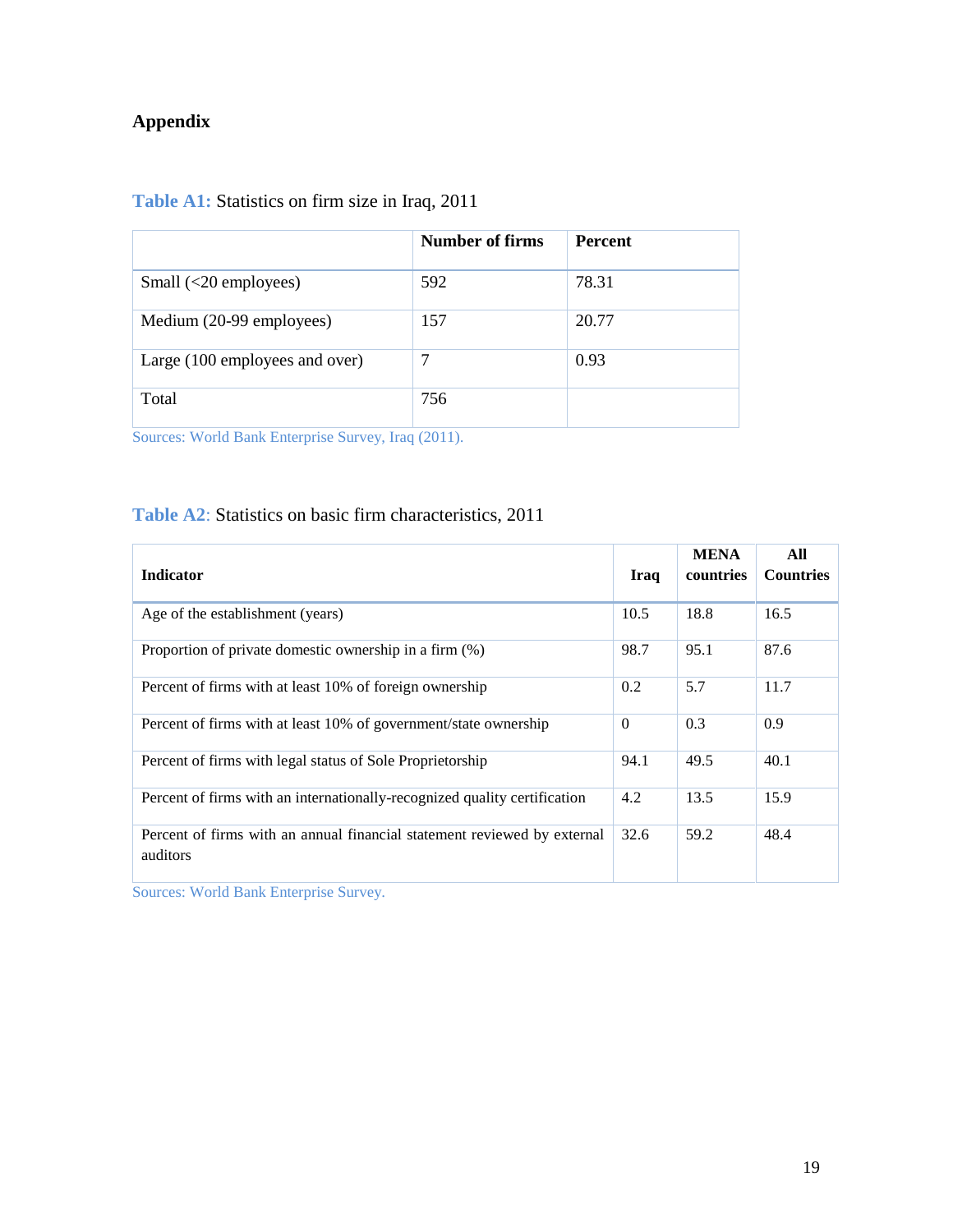| Table A3: Statistics on export activities, 2011 |  |  |  |  |  |
|-------------------------------------------------|--|--|--|--|--|
|-------------------------------------------------|--|--|--|--|--|

| <b>Indicator</b>                                                                 | Iraq | <b>MENA</b><br>countries | All<br><b>Countries</b> |
|----------------------------------------------------------------------------------|------|--------------------------|-------------------------|
| Days to clear direct exports through customs                                     | 11.8 | 6.4                      | 7.4                     |
| Percent of firms exporting directly or indirectly (at least 10% of sales)        | 0.8  | 21.2                     | 15.8                    |
| Percent of firms exporting directly (at least 10% of sales)                      | 0.6  | 16.4                     | 11.1                    |
| Proportion of total sales that are exported directly (%)                         | 0.4  | 8.4                      | 5.8                     |
| Days to clear imports from customs                                               | 23.6 | 10.0                     | 11.8                    |
| Percent of firms using material inputs and/or supplies of foreign origin         | 41.6 | 62.5                     | 61.4                    |
| Proportion of total inputs that are of foreign origin (%)                        | 23.5 | 42.4                     | 37.0                    |
| Percent of firms identifying customs and trade regulations as a major constraint | 23.4 | 21.1                     | 18.0                    |

Sources: World Bank Enterprise Survey.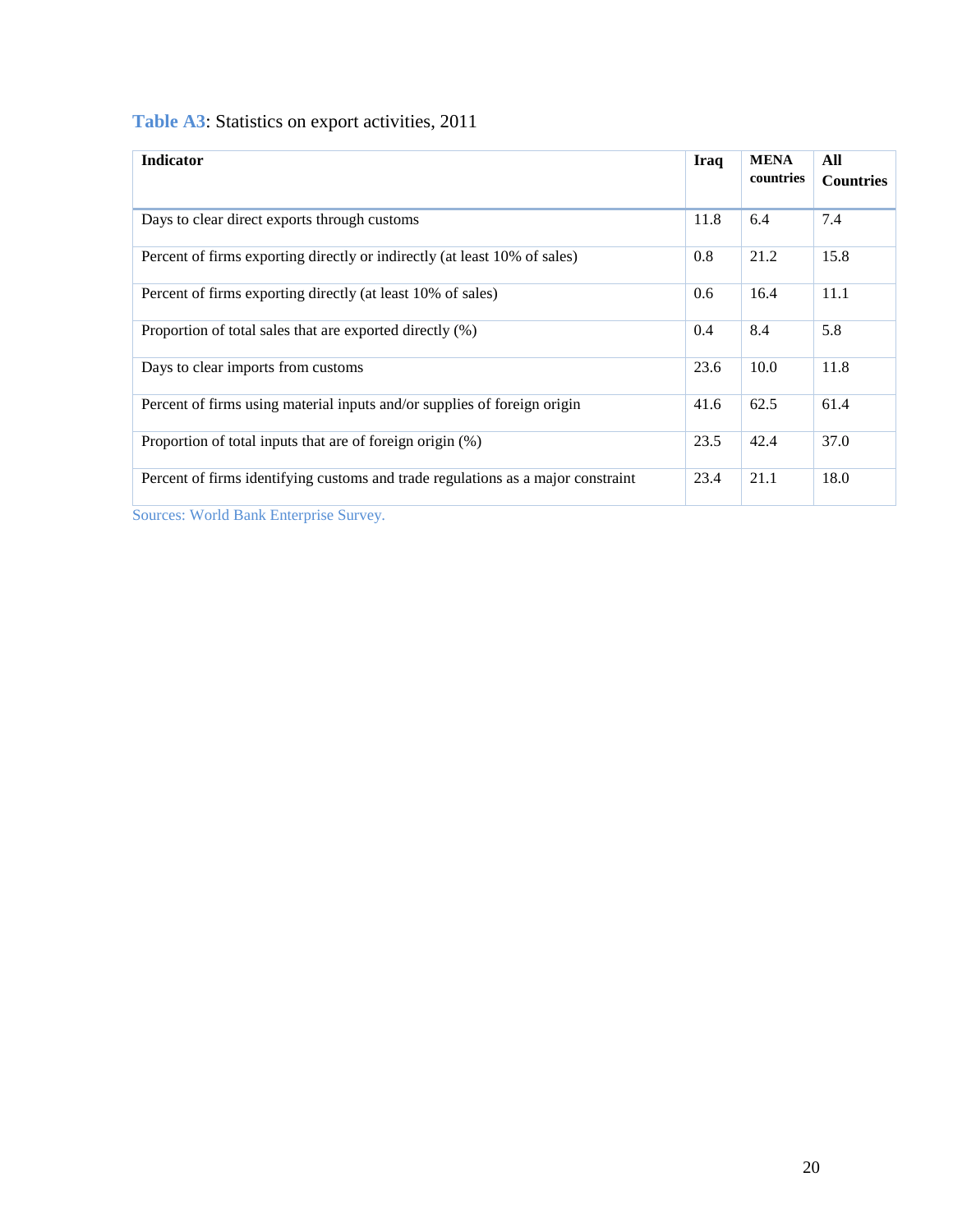|                            |                | <b>Province</b> |                |                |                 |                |                 |                |                |                |                 |       |
|----------------------------|----------------|-----------------|----------------|----------------|-----------------|----------------|-----------------|----------------|----------------|----------------|-----------------|-------|
| <b>Sector</b>              |                | <b>Arbil</b>    | <b>Babylon</b> | <b>Baghdad</b> | <b>Basra</b>    | Dhi<br>Qar     | <b>Karbala</b>  | <b>Kirkuk</b>  | <b>Najaf</b>   | <b>Nineveh</b> | Sulaymani       | Total |
| Chemicals,<br>Plastics     | ${\bf N}$      | 8               | $\mathbf{1}$   | 23             | $\mathbf{0}$    | $\mathbf{0}$   | $\mathbf{0}$    | 5              | $\overline{0}$ | $\overline{7}$ | $\overline{17}$ | 61    |
|                            | $\%$           | 11.76           | 1.32           | 15.03          | $\mathbf{0}$    | $\mathbf{0}$   | $\mathbf{0}$    | 6.58           | $\overline{0}$ | 7.69           | 14.66           | 8.07  |
| Food                       | ${\bf N}$      | $\overline{9}$  | 17             | 46             | $\overline{21}$ | $\overline{9}$ | $\overline{15}$ | 14             | $\overline{6}$ | 19             | $\overline{9}$  | 165   |
|                            | $\%$           | 13.24           | 22.37          | 30.07          | 41.18           | 25.71          | 33.33           | 18.42          | 13.33          | 20.88          | 7.76            | 21.83 |
| Non-Metallic<br>Minera     | ${\bf N}$      | 10              | 21             | 11             | $\mathbf{0}$    | 8              | 13              | 19             | 12             | 28             | 16              | 138   |
|                            | $\%$           | 14.71           | 27.63          | 7.19           | $\mathbf{0}$    | 22.86          | 28.89           | 25             | 26.67          | 30.77          | 13.79           | 18.25 |
| Other<br>Manufacturing     | $\overline{N}$ | $\overline{4}$  | 13             | 40             | $\overline{3}$  | 3              | $\overline{4}$  | 13             | $\overline{2}$ | 15             | 14              | 111   |
|                            | $\%$           | 5.88            | 17.11          | 26.14          | 5.88            | 8.57           | 8.89            | 17.11          | 4.44           | 16.48          | 12.07           | 14.68 |
| Services                   | $\mathbf N$    | 20              | 15             | 25             | 19              | 14             | 13              | $20\,$         | 20             | 15             | 37              | 198   |
|                            | $\%$           | 29.41           | 19.74          | 16.34          | 37.25           | 40             | 28.89           | 26.32          | 44.44          | 16.48          | 31.9            | 26.19 |
| Wholesale<br>and<br>Retail | ${\bf N}$      | 17              | 9              | 8              | $\overline{8}$  | $\mathbf{1}$   | $\overline{0}$  | $\overline{5}$ | $\overline{5}$ | $\overline{7}$ | $\overline{23}$ | 83    |
|                            | $\%$           | 25              | 11.84          | 5.23           | 15.69           | 2.86           | $\mathbf{0}$    | 6.58           | 11.11          | 7.69           | 19.83           | 10.98 |

**Table A4**: Distribution of private firms across sector and province in Iraq, 2011